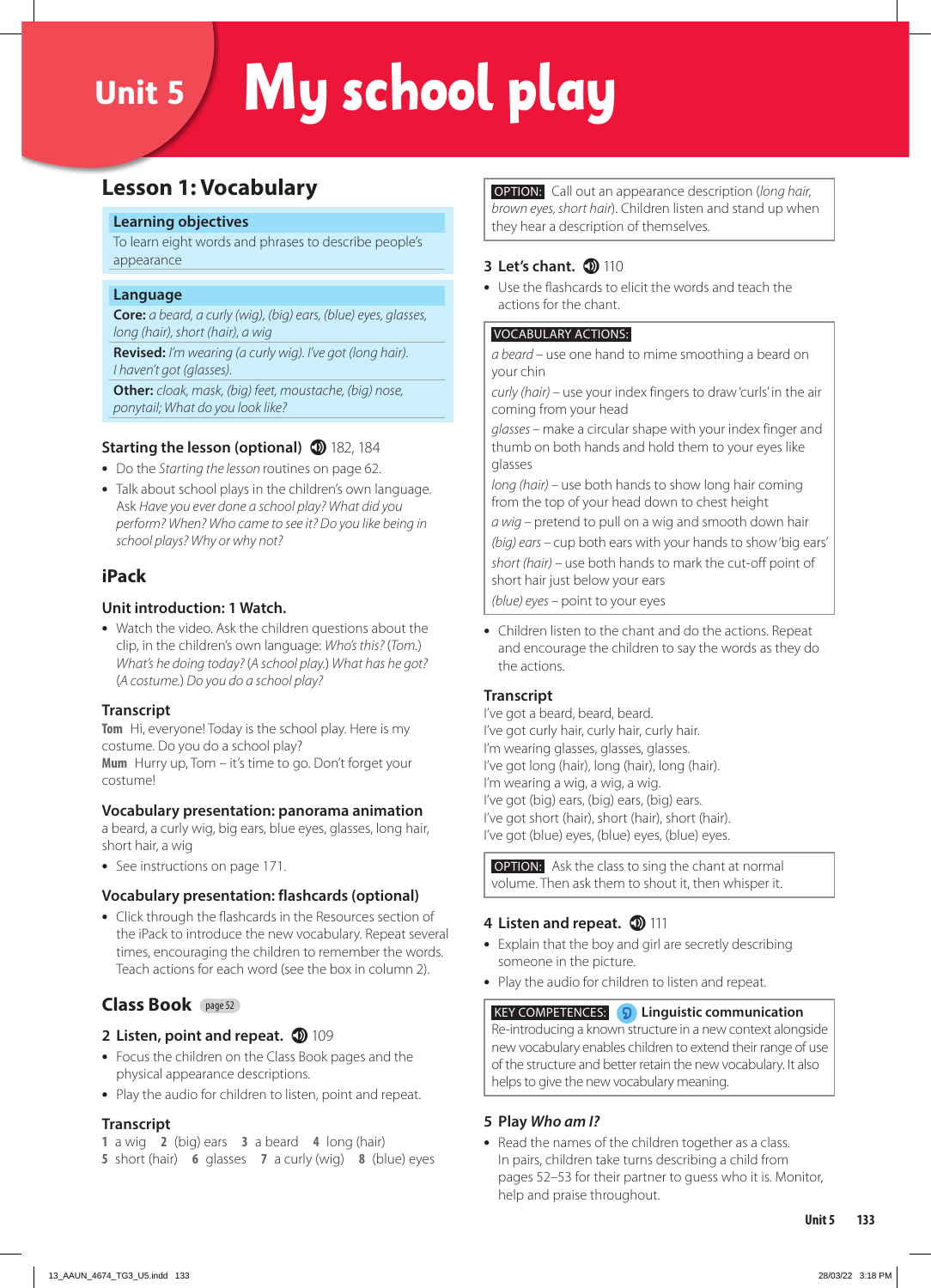**•** In a less confident class, allow the children to mime the descriptions to their partner.

 OPTION: Ask children to describe a person in their class, or bring a collection of pictures of famous people for the children to describe and guess.

### **Tom's question**

**•** Point to Tom's question and read it aloud. Ask the question around the class, encouraging the children to reply using the correct appearance words. Alternatively, do a class survey.

#### **Star question (optional)**

**•** Ask the children the question at the bottom of page 52. Tell them to look at pages 52 and 53 and find the hidden revision and extension words (appearance words) and tell you what they can see. If the children know the revision and extension words, play a guessing game: choose one of the items and ask the class to guess which item you are thinking of. If they don't know the words, say the words and ask the children to repeat.

#### **ANSWERS**

mask, cloak, (big) feet, (big) nose, moustache, ponytail

#### **CULTURE NOTE: School plays in the UK**

Children across the UK often put on plays at school. The most common type of play is a nativity at Christmas. Often these are traditional, but sometimes schools do a modern version or even a musical version. Children also do classic stage plays and musicals like *Bugsy Malone* and *West Side Story*. This involves creating a set and wearing costumes. If the performance is really good the audience gives the children a standing ovation!

## **iPack**

#### **Vocabulary practice: game**

**•** See instructions for *Pelmanism* on page 172.

## **Activity Book** page 52

#### **1 Read and number.**

#### **ANSWERS**

(l–r) 4, 6, 5, 3 (l–r) 8, 7, 1, 2

#### **2 Order the letters. Write the words.**

#### **ANSWERS**

**1** short **2** curly **3** wig **4** eyes **5** long **6** beard **7** ears **8** glasses

#### **Picture Dictionary (optional)** (AB page 84)

**•** See notes on page 64.

#### **ANSWERS**

(l–r) a beard, long, glasses, wig (l–r) ears, curly, eyes, short

CONTINUOUS ASSESSMENT: **Time for feedback!** Ask the class in their own language *How do you feel about the new words and phrases to describe people?* Remember to give clear success criteria (see Unit 1, Lesson 1 for an example). Get feedback, using children's traffic light cards or another method of your choice (see page 22). Provide extra practice as necessary.

## **Ending the lesson (optional) 110, 183**

- **•** Close the lesson by doing the chant and actions again.
- **•** Do the *Goodbye* routine on page 64.

#### **Further practice**

**Teacher's Resource Material: Unit 5 Set 1 mini picture cards and wordcards; Unit 5 Lesson 1 Extra vocabulary worksheet. Active Learning Kit, Unit 5**

# **Lesson 2: Song & Communication**

#### **Learning objectives**

To sing and understand a song about people's appearance To use *Has he / she got* … *?* and short answers in a song

#### **Language**

**Core:** *Has he / she got (glasses)? Yes, he / she has. No, he / she hasn't.* Appearance words

**Other:** *guess, person*

#### **Starting the lesson (optional)** 182, 184

- **•** Do the *Starting the lesson* routines on page 62.
- **•** Play *Dictadraw* on page 180 of the Ideas bank to revise appearance words.

## **iPack**

#### **Vocabulary consolidation and grammar preview: song animation**

#### **1 Watch.**

**•** Watch the song animation. Use the vocabulary actions the children learned in Lesson 1 and teach the additional song actions (see below).

## **Class Book** page 53

#### **2** Listen, point and sing. What has Becky got?  $\mathbf{D}$  112

- **•** Play the song while the children point to the children in the picture on the page.
- **•** Revise the vocabulary actions the children learned in Lesson 1. Then teach the new song actions.
- **•** Play the song. The children join in first with the actions and then with the words as much as possible.
- **•** Ask the question *What has Becky got*? Encourage the children to look back at the song lyrics to find the answer.

#### **ANSWER**

#### Becky has got glasses and long hair.

## SONG ACTIONS:

*Can you see?* – shade your eyes with one hand and look around left and right

*Who is it? Who can it be? –* hold both palms up flat and shrug your shoulders

*No, he / she hasn't –* shake your head and point to a boy / girl *Yes, he / she has –* nod and point to a boy / girl

*I know – point to your chest and then your forehead with* an index finger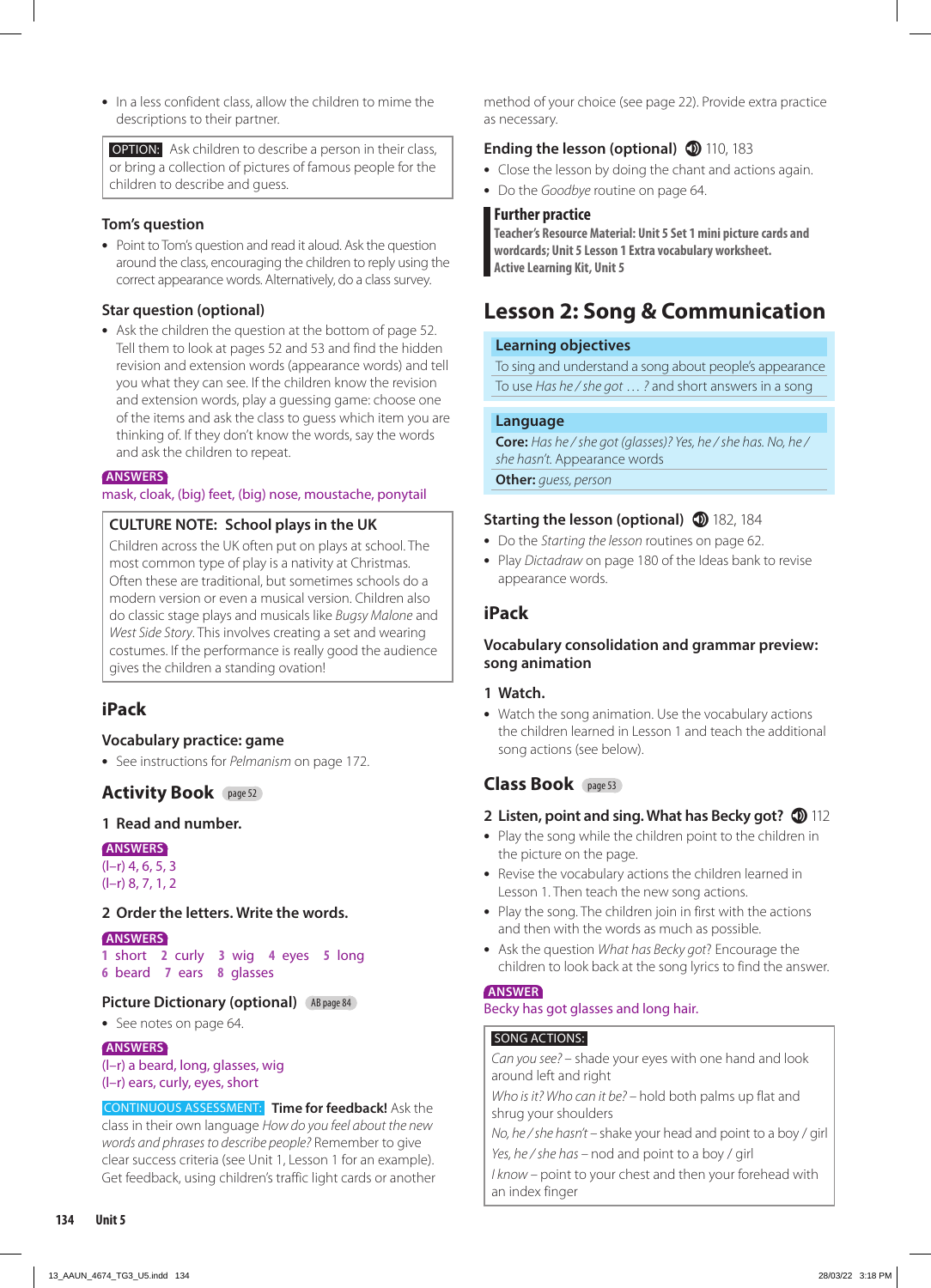#### **KEY COMPETENCES: Personal, social and learning to learn**

Songs are a fun and motivating part of the English classroom. They allow children to learn the target language easily, therefore catering well to a mixed-ability classroom. They build confidence in children and allow them to express themselves in English in a way in which perhaps they might find harder simply speaking.

### **3 Match the words and pictures.**

**•** Children match the highlighted words in the song to the pictures on page 52*–*53. Do this as a whole class or pair activity.

#### **ANSWERS**

#### blue eyes 8, short hair 5, glasses 6, long hair 4, a beard 3, big ears 2, a curly wig 1 and 7

## 4 Listen and repeat. **1** 113

- **•** Point to the two children at the bottom of the page and play the audio for the class to listen. Ask the class which child they are describing (*Sam*). Elicit the appearance words to describe Sam.
- **•** Play the audio again for children to listen and repeat.

## **5 Ask and answer about the children in the picture.**

**•** Tell the children they are going to play a guessing game. Put them into pairs. Ask them to take turns asking and answering questions about the appearance of the children in the picture on pages 52–53. Monitor and help throughout.

## **Activity Book** page 53

## **1 Listen and sing. Match and complete.**  $\mathbf{D}$  **112**

- **•** Play the song again for children to sing.
- **•** Ask children to look at the song lyrics and the numbered gaps. Show children the small pictures A–D. Explain that they have to match the small pictures with the correct lines of the song, and complete the lyrics by writing the missing words in the gaps.
- **•** Allow time for children to think about the lyrics and to complete the activity, working on their own or in pairs. They can look back at page 52 to check how to spell the words if necessary. Play the song again if children cannot remember the lyrics.
- **•** Check the answers by reading the lyrics aloud, pausing for the class to chorus the missing words. If children can't remember any of the words, hold up the correct flashcard to prompt them.

#### **ANSWERS**

#### **1** D – short hair **2** C – beard **3** A – blue eyes **4** B – glasses

CONTINUOUS ASSESSMENT: Either before or after you check the answers, ask children to swap their books with a partner and to check each other's spelling. They should use a pencil to underline any letters they think are wrong. Tell children to look at their own writing again and to correct any letters as necessary. Remind them to use a different coloured pen or pencil to make corrections, so that they can see where they have had difficulties. Remind them to look at page 52 to check their spellings. Doing a self-correction activity like this helps children to become more autonomous learners.

### **2 Choose and write your own verse about Sam or Clara. Sing karaoke. 10 116**

**•** Children fill in the gaps with descriptions to create their own verse about either Sam or Clara from pages 52–53 in the Class Book. Remind them that for the *Yes, he / she has* answers they will have to choose items that match Sam and Clara's appearance. Write some of their suggestions on the board, and sing the new versions as a class, using the karaoke version of the song audio.

## **ANSWERS**

Children's own answers.

#### **3 What do you think of the song? Colour.**

**•** See instructions on page 70.

### **Ending the lesson (optional) 112**, 183

- **•** Close the lesson by singing the song again.
- **•** Do the *Goodbye* routine on page 64.

ASSESSMENT OPPORTUNITIES: The Lesson 2 pairwork activity (Class Book Activity 5) is an opportunity to assess the children's speaking development. Assessment grid and notes are provided in the Teacher's Resource Material.

#### **Further practice**

**Teacher's Resource Material: Unit 5 Lesson 2 Reinforcement and Extension worksheets; Unit 5 Song worksheet. Active Learning Kit, Unit 5**

# **Lesson 3: Grammar & Communication**

#### **Learning objectives**

To ask and answer about people's appearance

#### **Language**

**Core:** *Has he / she got (glasses)? Yes, he / she has. No, he / she hasn't*; Appearance words

## **Starting the lesson (optional)** 182, 184

- **•** Do the *Starting the lesson* routines on page 62.
- **•** Play a flashcard game from the Ideas bank to remind the children of the food vocabulary from Lesson 1.

## **iPack**

#### **Grammar presentation: grammar animation**

#### **1 Watch. Read, learn and say.**

- **•** Play the grammar animation for children to watch.
- **•** Display Class Book page 54 and refer children to the grammar table (or ask them to look at it in their books). Check children's understanding of how to form questions and *Yes / No* answers for themselves using *Have you got (long hair)?* Then point out how we form questions and answers for *he / she*. If necessary, remind children that, unlike talking about food in Unit 3, when we talk about appearance we don't use *some* or *any*.
- **•** Focus on the *Look!* box to highlight the placement of the adjective before the noun.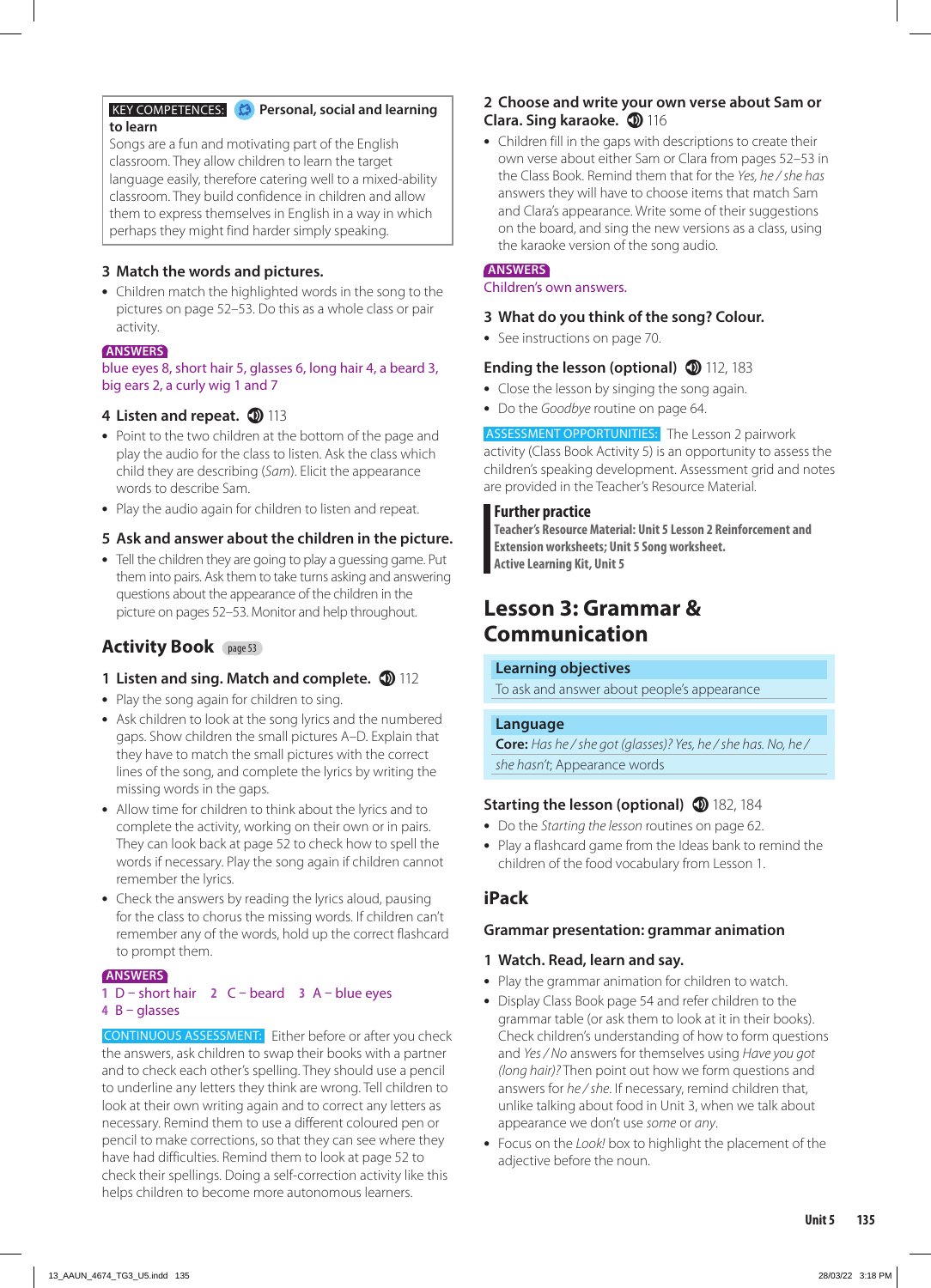**•** Model the question and short answers in the table for children to repeat. Repeat with other appearance words.

## **Class Book** page 54

### **2 Listen and say the letter.**  $\textcircled{114}$  **Listen and answer. 115**

- **•** Ask the children to look at pictures A–D. Tell them to listen and say the correct letter for each of the dialogues they hear.
- **•** Play the audio for listening number 114, pausing after each dialogue to check the answer with the whole class.

## **Transcript**

- **1 Boy** Has she got a wig?
- **Girl** Yes, she has. She's got brown eyes and a red wig. **2 Girl** Has he got long hair?
	- **Boy** No, he hasn't. He's got short hair and big ears.
- **3 Boy** Has he got a beard? **Girl** Yes, he has. He's got a beard and curly hair.
- **4 Girl** Has she got a big nose? **Boy** No, she hasn't. She's got big glasses and long hair.

## **ANSWERS**

## **1** B **2** D **3** A **4** C

- **•** Tell children that they now have to listen and answer some questions about the people in pictures A–D.
- **•** Play listening number 115, and encourage the children to answer each question during the pause on the audio.

## **Transcript**

- **A** Has he got a beard? [*Pause*]
- **B** Has she got a wig? [*Pause*]
- **C** Has she got a big nose? [*Pause*]
- **D** Has he got long hair? [*Pause*]

## **ANSWERS**

- **A** Yes, he has.
- **B** Yes, she has.
- **C** No, she hasn't.
- **D** No, he hasn't.

## **3 Look and choose. Play** *Guess who* **with a friend.**

**•** Tell the children that they are going to play a guessing game. Read out the names of the three girls in the pictures for the class to repeat (*Emma*, *Lucy*, *Olivia*). Read the speech bubbles aloud with the class. Tell them to play the game in pairs, taking turns to choose one of the three girls in secret for their partner to ask questions and guess who it is, as in the example. Monitor and help where needed. Make sure that they understand that they need to use *she* throughout this activity, rather than *he*, as all the children are girls.

 MEDIATION: This exercise requires children to work in pairs to play a game. Encourage children to explain the rules of the game to each other (they can use their own language to do this). Encourage them also to use mime and gesture (e.g. for *curly* / *straight* / *glasses*) and point to their hair, eyes and ears to help facilitate understanding.

 KEY COMPETENCES: **Linguistic communication** Playing the game helps children to develop fluency in combining the new structure with the appearances vocabulary.

## **iPack**

## **Song animation: 4 Watch. Sing karaoke. 1 112, 116**

**•** See notes in Unit 1, Lesson 3.

## **Extra song practice (optional) 112**, 116

**•** Put the children into pairs. Play the song again and tell children to take it in turns to sing a line to each other. They each sing a line, then point to their partner. Child 1 should sing the questions in the first verse, and Child 2 should sing back the short answers. They should then swap so that Child 2 sings the questions for verse 2. You can do this with either the full song track or the karaoke version.

## **Vocabulary and grammar practice: game**

**•** See instructions for *Chase the cheese* on page 173.

## **Activity Book** page 54

## **1 Listen and write the names.**  $\Phi$  117

**•** Read the names of the children in the box and elicit descriptions of the children in the pictures before playing the audio.

## **Transcript**

**A** It's the school play! Look at all our friends! Can you see Sophie?

- **B** No, I can't. Has she got glasses?
- **A** Yes, she has. She's wearing funny glasses. Look!

**B** Oh, yes! What about Jack? Where's Jack? Has he got big ears?

- **A** No, he hasn't. That's Harry. Harry's got big ears. He's a rabbit.
- **B** Oh, how funny! But what about Jack? Has he got a long beard?
- **A** Yes, he has.
- **B** Oh, yes, Jack's a wizard! So where's Peter?
- **A** Peter's got a short black beard. He's wearing a black hat, too.
- **B** Oh, yes. And what about Evie? Has she got a short wig?
- **A** No, she hasn't. That's Maya. Maya's got a short wig. It's funny!
- **B** Has Evie got a curly wig?
- **A** Yes, she has. She looks great!

## **ANSWERS**

**1** Sophie **2** Jack **3** Harry **4** Peter **5** Evie **6** Maya

#### **2 Look at Activity 1. Complete the questions. Answer** *Yes, he / she has.* **or** *No, he / she hasn't.*

**•** Children complete the questions and answers using the information in the pictures in Activity 1.

## **ANSWERS**

**1** No, she hasn't. **2** No, he hasn't. **3** Has he got big ears? Yes, he has. **4** Has he got a long beard? No, he hasn't. **5** Has she got a curly wig? Yes, she has. **6** Has she got glasses? No, she hasn't.

#### **3 Draw a fancy dress costume. Write 3 questions. Ask your friend. Write the answers.**

**•** Children draw a boy or girl wearing a fancy dress costume that includes some of the descriptions from the lesson. They complete the questions and then ask and answer in pairs. They can write a cross or tick next to each question depending on their partner's answer.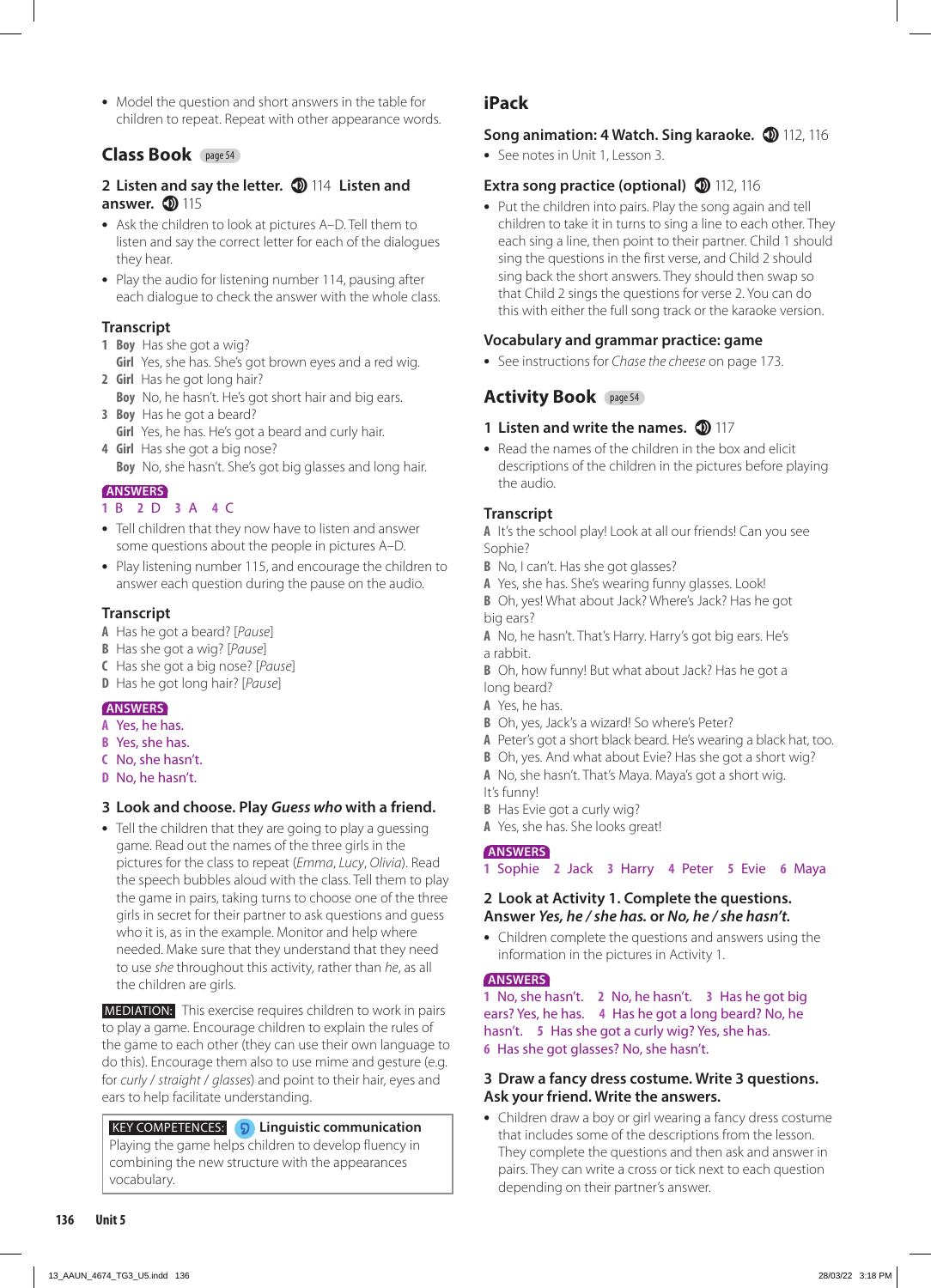## **All about grammar** AB page 96

#### **1 Look and complete.**

**•** Review how we form questions and *Yes / No* answers. Remind children *hasn't = has* + *not.* Clarify in the children's own language if needed. Children complete the questions and answers using the picture as a guide.

#### **ANSWERS**

**1** Yes, he has. **2** No, he hasn't. **3** Has he got big ears? **4** No, she hasn't. **5** Yes, she has. **6** Has she got straight hair?

#### **2 Look and write the questions and answers.**

**•** Children look at each picture and write questions using the word prompts. They then answer the questions.

#### **ANSWERS**

- **1** Has Maria got a big nose? Yes, she has.
- **2** Has she got a moustache? No, she hasn't.
- **3** Has Ali got a beard? Yes, he has.
- **4** Has he got blue eyes? No, he hasn't.
- **5** Has Sara got short hair? Yes, she has.
- **6** Has she got glasses? No, she hasn't.
- **7** Has Nick got a curly wig? Yes, he has.
- **8** Has he got big ears? No, he hasn't.

#### CONTINUOUS ASSESSMENT: **Time for feedback!** Before going on to Lesson 4, ask the class in their own language *How confident are you in asking and answering about people's appearance?* Remember to give clear success criteria (see Unit 1, Lesson 3 for an example). Get feedback and provide extra practice as necessary (e.g. using the Lesson 3 Grammar worksheet). You may also want to do a mini assessment (see page 20).

## **Ending the lesson (optional) 183**

**•** Do the *Goodbye* routine on page 64.

#### **Further practice**

**Teacher's Resource Material: Unit 5 Lesson 3 Grammar worksheet. Active Learning Kit, Unit 5**

# **Lesson 4: Culture & Communication**

#### **Learning objectives**

To learn about dressing up in the UK

To ask and answer about your favourite story character

#### **Language**

**Core:** Appearance words; *Who's your favourite character? My favourite character's …*

**Revised:** *He / She 's got (glasses). I've got (big ears). He / She 's wearing (a pink wig). I'm …*

**Other:** *dress up, carnival, colourful, costumes, characters, fancy dress party, pop star, World Book Day*

## **Starting the lesson (optional) 182, 184, 112**

- **•** Do the *Starting the lesson* routines on page 62.
- **•** Sing the song from Lesson 2 again.

## **iPack**

#### **Culture presentation: 1 Watch.**

- **•** First viewing: Watch Tom's introduction to the culture film and ask the children to tell you what the video is about (*Dressing up in the UK*)*.* Talk about when the children dress up and make some predictions about Tom's question *When do children dress up in the UK?*
- **•** Watch the culture film, stopping before the comprehension questions, for children to check their predictions. Ask the class to tell you anything they can about the children / characters in the video (*Winnie the Witch, Robin Hood, a giant*)*.*
- **•** Second viewing: Watch the video again and answer the comprehension task at the end of the film.

### **Transcript**

#### Introduction:

**Tom** Hi, everyone. Do you like dressing up? When do you dress up in your country? This is a film about children dressing up in the UK. Let's watch it together. When do children dress up in the UK? When do you dress up? Culture film:

**Tom** Hi, everyone. Today is World Book Day. We dress up as our favourite characters from books and we go to school. Who are you, Becky?

**Becky** I'm Winnie the Witch!

**Tom** She's got a big black hat and a long black wig. She's wearing a blue dress and a purple jacket. She's got red and black socks.

**Tom** Who are you, Sam?

**Sam** I'm Robin Hood.

**Tom** He's got a beard and short brown hair. He's got a green hat. He's wearing a white shirt and boots and trousers. **Sam** Who are you, Tom?

**Tom** I'm the Careless Giant! I've got a beard and a curly wig. I've got big ears and I've got very big feet.

Look, Holly has got an invitation to a fancy dress party. She's going to dress up. Look, they're going to the fancy dress shop. Here it is. Look at all the costumes. Where's Oscar? He's dressing up. He's a Roman. Now, he's a magician. And now he's a pirate. He's got a long black wig.

Look at Holly. She's a duck. Now, she's a clown. Now, she's wearing a fairy costume. And now, she's Robin Hood. Now, she's a pop star. It's time for the party. They look great. Holly's got a short pink wig and funny glasses. Oscar's got a beard and a moustache. It's fun to dress up!

This is Cowley Carnival. People dress up at Carnival time. Look, they haven't got wigs or beards! But they've got colourful costumes. These people are playing instruments. They are dancing, too. He can play the trumpet and she can play the saxophone. Look at the children. They've got robot costumes. They're made of plastic and paper and card. It's fun to dress up for Carnival!

## **CULTURE NOTE: Dressing up in the UK**

Children in the UK don't just dress up to put on plays. World Book Day is a national dress up day when children come to school dressed up as their favourite book character – some costumes are so amazing they make it onto the news. Children also dress up at school for charity appeals such as Comic Relief's Red Nose Day and for topic-based class work, for example a History project.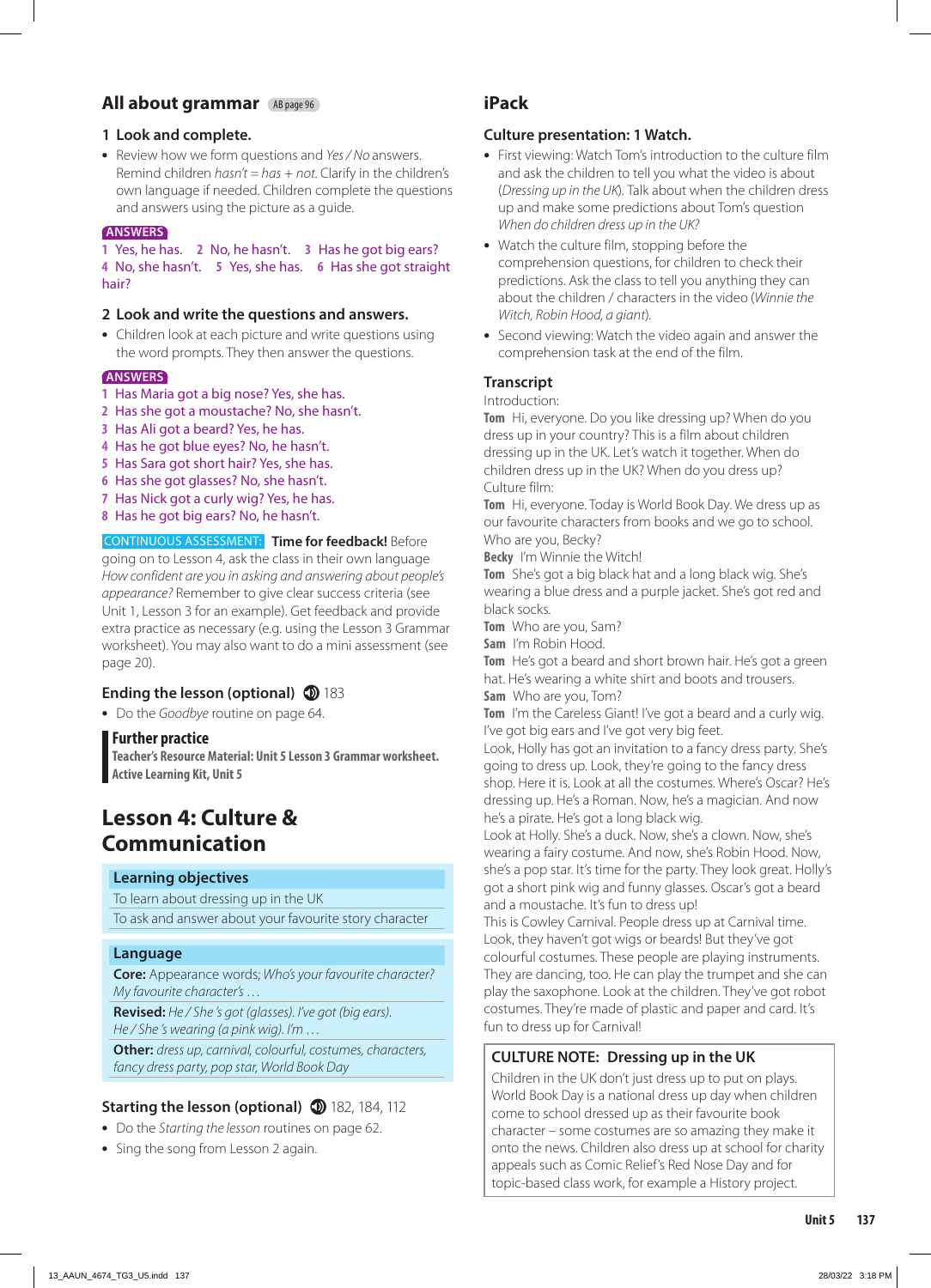## **Class Book** page 55

#### **2 Look and say what you see.**

**•** Children look at the photos of children dressed up and say any words they know to describe them (*glasses, pink wig, long hair, big ears, hairy feet,* etc*.*).

#### **3 Read and match. Say the number and the letter.**

- **•** Encourage the class to read texts A–C silently, or read them together as a class. Then match them to photos 1–3.
- **•** Ask the class about each text, *What appearance words does it use to talk about the photo?*

## **ANSWERS**

**1** C **2** A **3** B

## **iPack / Class Book** page 55

#### 4 **Watch. Listen and repeat. 10 118**

**•** Make predictions about which characters Tom, Becky and Sam like to dress up as. See notes on page 73.

#### **Transcript**

**Tom** Who's your favourite character? **Becky** My favourite character is Winnie the Witch. **Sam** My favourite character is Robin Hood.

#### **5 Act out the conversation.**

**•** When children are using the language confidently, put them into pairs or small groups. They take turns acting out the conversation by asking and answering the question, first as one of the children and then answering for themselves. Refer them to the *All about speaking* box for support.

 NOTE: *All about speaking* introduces functional language and helps the children practise it in a meaningful, natural and communicative way.

#### **Let's compare culture: When do you wear fancy dress in your country?**

**•** Discuss the culture question in English and in the children's own language if needed. Ask *When do you wear fancy dress in your country? Where do you dress up? Do you like dressing up? Why or why not? Is it the same as in the UK?*

#### KEY COMPETENCES: **Cultural awareness and expression**

Introducing a culture topic through real children helps pupils engage with the topic and think about how other children's lives are similar or different to their own. Giving children an opportunity to discuss this is an important stage in developing respect and understanding of others and in learning the language.

**OPTION:** Choose a popular book character in your country and design a costume for them as a class.

## **Activity Book** page 55

#### **1 Listen and match.**  $\textcircled{\small{2}}$  **119**

**•** Children listen and match the names to the pictures and then the occasion for which the children are dressing up.

#### **Transcript**

**Erica** Hi. My name is Erica and I'm wearing a costume for a fancy dress party. I'm wearing ears and face paint. I'm a black cat. I love fancy dress parties!

**Jake** Hi. My name is Jake. We can dress up at school today because it's World Book Day. Can you see me? I'm wearing glasses. I'm a book!

**Will** Hi. My name is Will. We're dressing up for Carnival! This is me and my brother. I'm wearing the curly wig and funny glasses!

#### **ANSWERS**

- **1** B Fancy dress party **2** C World Book Day
- **3** A Carnival

#### **2 Read and complete.**

#### **ANSWERS**

**1** curly **2** hat **3** socks **4** shoes **5** feet **6** mask **7** cloak **8** T-shirt

#### **3 Answer Tom's question. Write.**

**•** Ask Tom's question to the class. Children write their answer in the space provided.

#### **Extra**

**•** Fast finishers ask Tom's question to three friends. They write their answers in their notebooks. (*1 Thomas – Harry Potter*)

#### **Ending the lesson (optional) 183**

- **•** Play *Musical cards* on page 177 of the Ideas bank.
- **•** Do the *Goodbye* routine on page 64.

ASSESSMENT OPPORTUNITIES: The *All about speaking* activities (Class Book Activities 4 and 5) are an opportunity to assess the children's speaking development. Assessment grid and notes are provided in the Teacher's Resource Material.

#### **Further practice**

**Teacher's Resource Material: Unit 5 Culture worksheet. Active Learning Kit, Unit 5**

# **Lesson 5: Story & Vocabulary**

#### **Learning objectives**

To follow a story To learn six phrases from the story To understand sentences describing what someone is / isn't doing now

To discuss the story value

#### **Language**

**Core:** *drop litter, pick up litter, plant trees, save water, step on trees, waste water*

**Revised:** Appearance words; *bad, drink, eat, flowers, mouth, sad, scared; I haven't got any (friends). He's got (big feet). I'm thirsty.*

**Other:** *careful, careless, cry, giant, mess; Go away! Hide! He's stepping on the trees. Take care.*

## **Starting the lesson (optional) 182, 184**

**•** Do the *Starting the lesson* routines on page 62.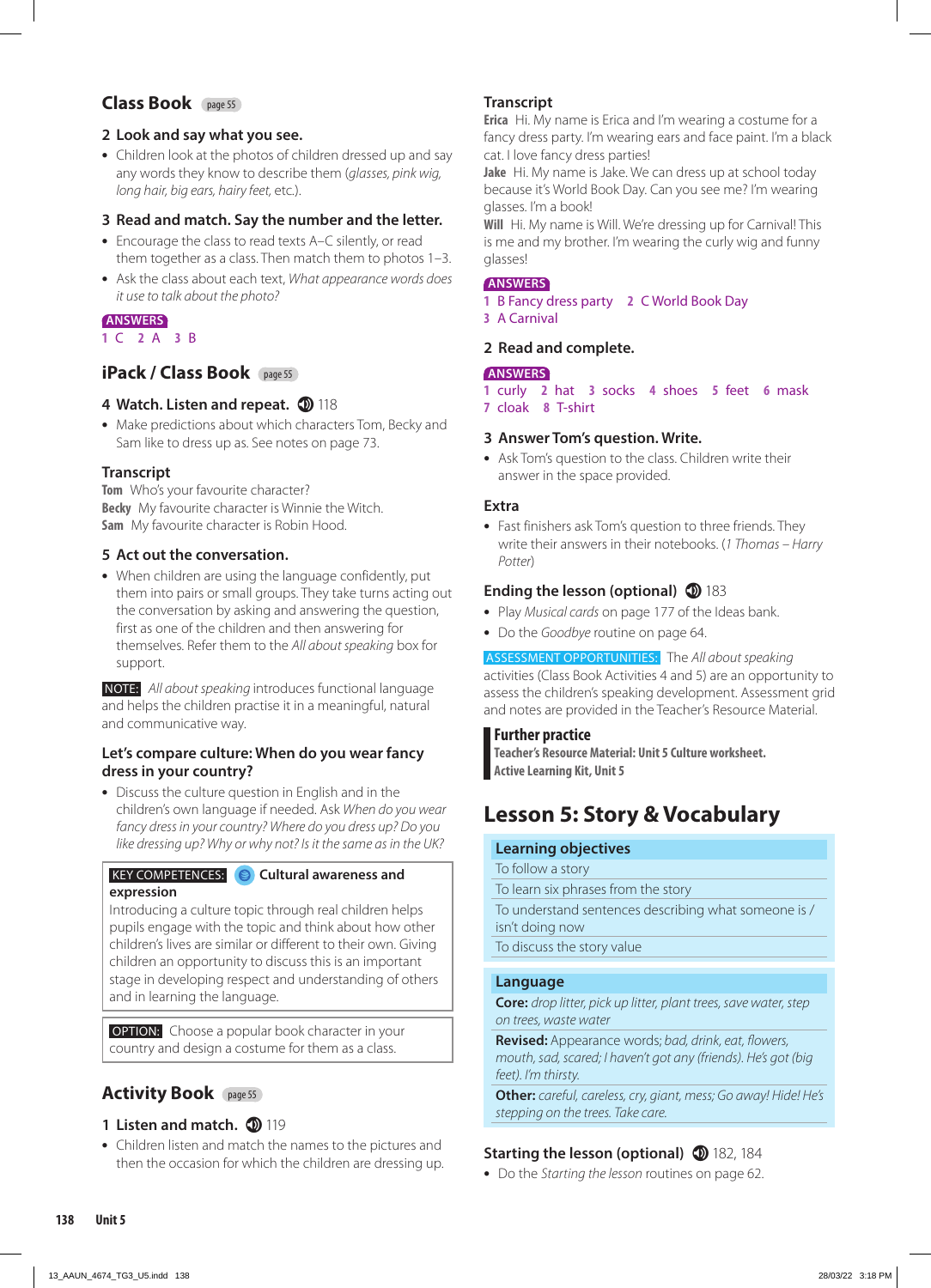**•** Play *Stop!* on page 177 of the Ideas bank to revise the appearance words.

## **iPack**

### **Vocabulary and grammar review and presentation: story animation**

#### **1 Watch.**

- **•** Tell the children they're going to watch a story animation with Tom. Pause after Tom's introduction and check children understand what *careless* and *giant* mean. Ask them how they think the giant is careless.
- **•** With books closed, watch the story. Ask *What happens in the story?* (*The giant scares the villagers, then changes his ways and they love him.*)

## **Transcript**

#### Introduction:

**Tom** Hi, everyone. Do you like stories? I love stories. Here's a story called *The careless giant.* This is a story about a giant who is a bit careless of the world around him. Let's see what happens.

**•** See Class Book pages 56–57 for story transcript.

### **Vocabulary presentation: flashcards (optional)**

- **•** Click through the flashcards in the Resources section of the iPack to introduce the new vocabulary. Repeat several times, encouraging the children to remember the words.
- **•** Teach actions for each word and encourage children to do the actions and say the words.

#### VOCABULARY ACTIONS:

*plant trees* – mime placing small seeds in the ground

*step on trees* – stomp up and down on the spot

*waste water* – throw one arm out and then the other as if throwing something away

*save water* – scoop your arms back in as if trying to save something in your arms

*drop litter* – throw something sharply on the floor with one hand

*pick up litter* – pick up something off the floor

## **Class Book** pages 56–57

## **2 Listen, point and repeat. 120**

**•** See notes on page 74.

## **3 Listen and read. 121**

- **•** Play the story audio for the children to read and follow in their Class Books.
- **•** Check comprehension by asking questions: *How do the people in the village feel about the giant?* (*Scared.*) *Why is he careless?* (*He steps on trees, wastes water, and drops litter*.) *How does the careless giant feel about no one liking him?*  (*He's sad.*) *What do Harry and Susie tell the giant to do?* (*Be careful.*) *What does he do to help?* (*Picks up litter, saves water, plants trees and flowers.*) *Are they all happy in the end?* (*Yes!*)

#### ALL ABOUT VALUES: **Do you take care of the world around you?**

Remind the children of who takes care of the world around them in the end of the story. How does the giant take care of the village? How does that make the villagers feel? How

does it make him feel? Are they all happy in the end? Talk to the children in their own language about taking care of the world around them, what they can do and why it's important.

## SUSTAINABLE DEVELOPMENT GOALS:

#### **Goal 6 (Clean water and sanitation), Goal 13 (Climate action) & Goal 15 (Life on land)**

Ask the children why it is important not to waste water. Explain that it is essential to have clean water in order to avoid diseases which you can catch from drinking dirty water. Water, especially clean water from a tap, is a very important resource and shouldn't be wasted. Why is it important to plant trees and flowers? Apart from making the world look nice, plants help the atmosphere and improve the air that we breathe.

#### KEY COMPETENCES: **Citizenship**

Looking after our environment is crucial so we leave the world a better place for our children and grandchildren in the future. It's important for children to understand that if they all do their little bit, the world will be a safer, cleaner place.

#### **4 Look and read. What does the giant do? Say the words in order. Point and say** *careless* **or** *careful***!**

**•** Children read the story again and point to and identify the things in the pictures that the giant does. They say if it's *careful* or *careless.* Do this as a pair activity then feed back answers as a class, or work through it as a whole class if children need more support.

#### **ANSWER**

1 step on trees and flowers - careless, 6 plant trees and flowers - careful, 5 save water - careful, 2 waste water careless, 4 pick up litter - careful, 3 drop litter - careless

#### **KEY COMPETENCES: Mathematical, Science, Technology and Engineering (STEM)**

This activity supports children's understanding of what is needed for plants and trees to grow successfully: they need water and care, and must be left well alone when first planted so that they can grow strong and resilient stems and trunks.

#### **5 What do you think about the story? Listen and repeat. Tell your friends.**  $\bullet$  122

**•** See notes on page 75.

#### OPTION: **Act out the story**

See notes on page 75.

## **iPack**

#### **Vocabulary practice: game**

**•** See instructions for *Picture reveal* on page 173.

## **Activity Book** page 56

#### **1 Read the story again. Complete.**

#### **ANSWERS**

- **1** giant **2** stepping on trees **3** wasting water
- **4** dropping litter **5** picking up litter **6** saving water
- **7** planting trees **8** careful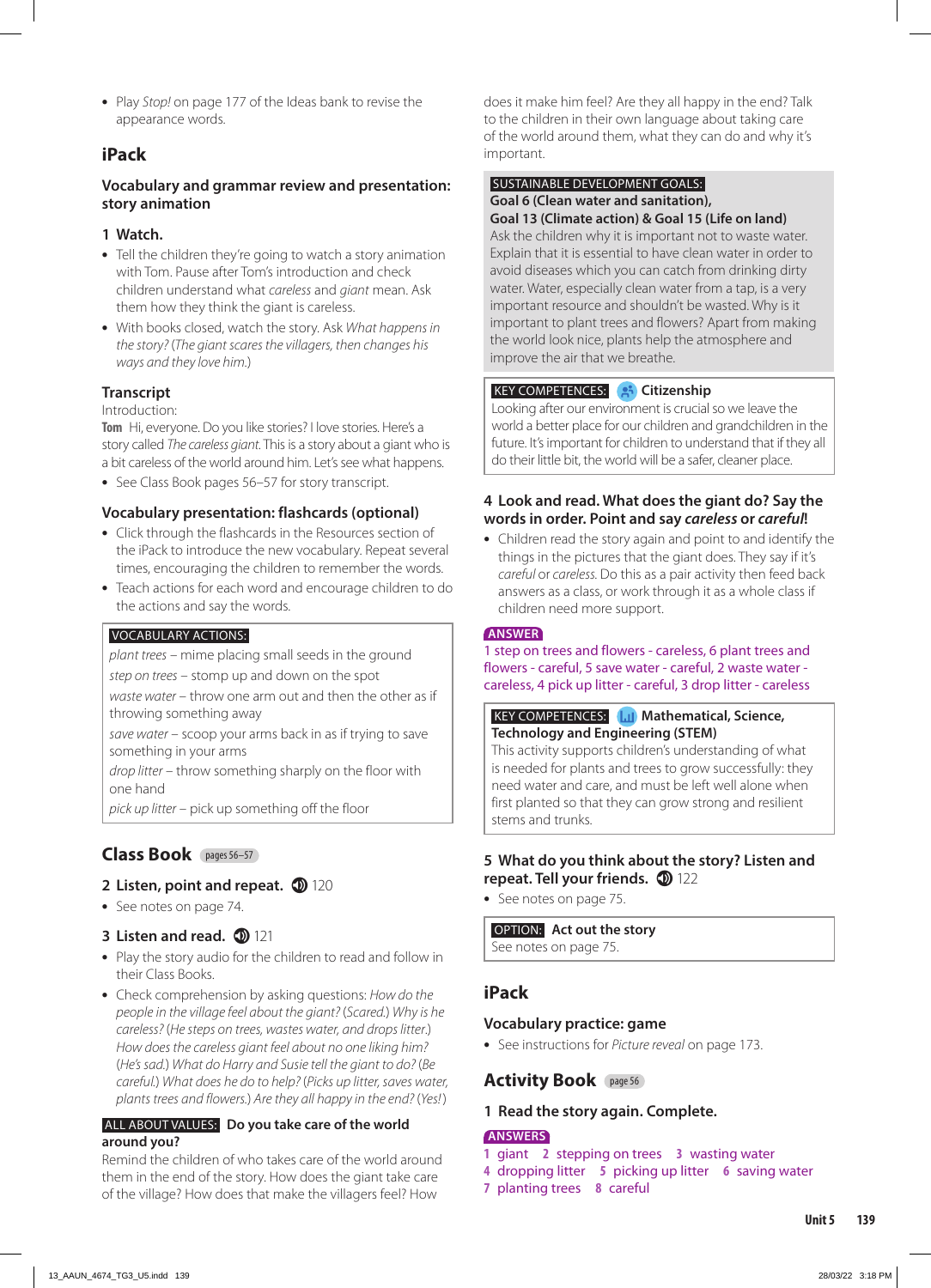#### **2 What do you think about the story? Colour.**

**•** Ask children to think about the story and rate it by colouring in the appropriate number of 'thumbs up' pictures. Ask children to tell a partner.

## **3 Read and complete the value. Draw yourself taking care of something.**

- **•** Ask the class to look at the picture of the careless giant and to tell you the value, *Take care of the world around you.*  Children complete the value.
- **•** Children think about something they take care of (a personal item or the world) and draw a picture. They complete the sentence to say what they are taking care of.

## **Picture Dictionary (optional)** (AB page 84)

**•** See notes on page 66.

## **ANSWERS**

#### (l–r) waste water, save water, step on flowers, plant trees (l–r) pick up litter, drop litter

## **Spelling and alphabet** AB page 84 **(optional)**  172, 178

**•** See notes on page 66.

## **Transcript**

- **1** How do you spell wig? w-i-g
- **2** How do you spell curly? c-u-r-l-y
- **3** How do you spell glasses? g-l-a-s-s-e-s
- **4** How do you spell ears? e-a-r-s
- **5** How do you spell short? s-h-o-r-t
- **6** How do you spell eyes? e-y-e-s

#### CONTINUOUS ASSESSMENT: You may find it useful to administer a mid-unit assessment at this point, to check on how well children have learned the core language from Lessons 1 to 5. For suggestions on how to do this, see the

notes on page 20 ('Mid-unit assessment'). Alternatively, you may prefer to assess after Lesson 6, when children have had more chance to practise using the story structure.

## **Ending the lesson (optional) 183**

- **•** Play *Missing words* on page 180 of the Ideas bank using the story audio.
- **•** Do the *Goodbye* routine on page 64.

## **Further practice**

**Teacher's Resource Material: Unit 5 Set 2 mini picture cards and wordcards. Active Learning Kit, Unit 5**

# **Lesson 6: Story, Grammar & Communication**

## **Learning objectives**

To ask and answer about what someone is doing

## **Language**

**Core:** *What's he / she doing? He's / She's (saving water). He / She isn't (wasting water).*

**Revised:** *drop litter, pick up litter, plant trees, save water, step on trees, waste water*

## **Starting the lesson (optional) 182, 184**

- **•** Do the *Starting the lesson* routines on page 62.
- **•** Play *Mime it* on page 179 of the Ideas bank to review vocabulary from Lesson 5.

## **iPack**

## **Story review**

- **•** Ask the children what they remember from the story: *Who is in the story? What does the careless giant do? How do the villagers feel? How does the careless giant feel? What careful things does he do? How does everyone feel at the end of the story?*
- **•** Watch the story again to confirm answers.

## **Vocabulary review: flashcards (optional)**

**•** Click through the flashcards in the Resources section of the iPack to remind children of the new vocabulary. Repeat several times, encouraging the children to say the words and do the actions.

## **Class Book** page 58

### **1 Listen and say the number. <sup>1</sup>23**

- **•** Review the story. Ask the class to look at the pictures of the careless giant and Susie and say what activities they can see.
- **•** Children listen and say the number of the picture being described.

## **Transcript**

Oh, look at Susie! She isn't stepping on trees and flowers. She's planting trees.

Oh, no! Look at the giant! He isn't saving water. He's wasting water.

Oh, no! Look at the giant! He isn't picking up litter. He's dropping litter.

Oh, no! Look at the giant! He's stepping on trees and flowers. Oh, look at the giant! He's saving water. He isn't wasting water.

#### **ANSWERS**

5, 3, 4, 2, 1

## **iPack**

#### **Grammar presentation: grammar animation**

#### **2 Watch. Read, learn and say.**

- **•** Play the grammar animation for children to watch.
- **•** Display Class Book page 58 and refer children to the grammar table (or ask them to look at it in their books).
- **•** Highlight how we form the question and affirmative / negative statements for the present continuous. Draw attention to the inversion of *is* and *he* / *she* and the *-ing* ending of the verbs. Note the double last letter in *dropping* and *stepping*.
- **•** Refer children to the *Look!* box and draw their attention to the contractions.
- **•** Model each sentence in the table for children to repeat.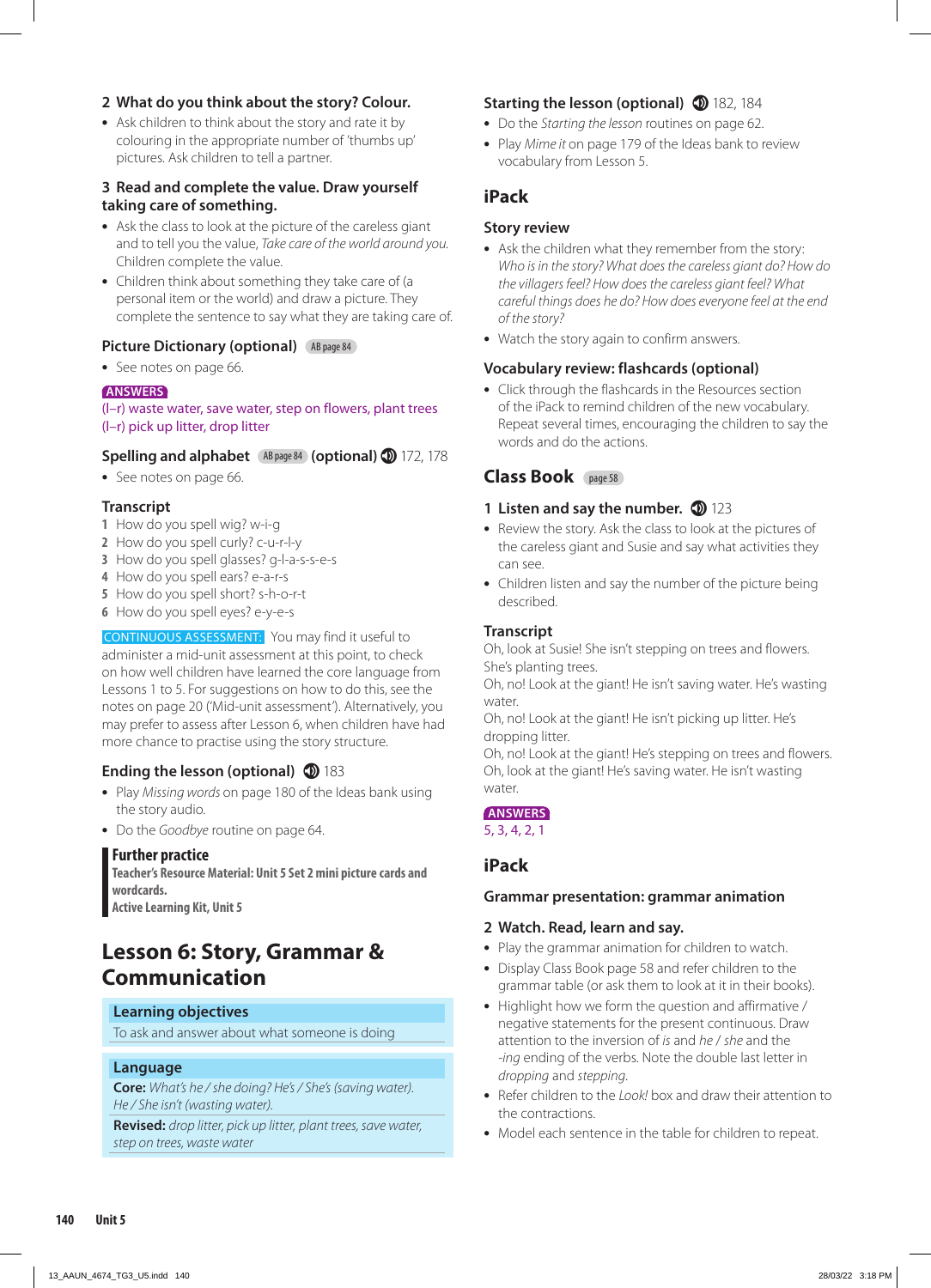#### **3 Ask questions about the pictures in Activity 1. Correct the answers. Listen, check and repeat. 124**

- **•** Put children into pairs. Ask them to take turns pointing to a picture in Activity 1 and asking the question and saying the correct answer. They can use both an affirmative and a negative answer where appropriate.
- **•** Focus children's attention on sentences 1–5. Ask them to look at pictures 1–5 and decide if the sentences describe them correctly (*no*). Tell them to correct the five answers, referring to the grammar table as necessary. They can do this individually or in pairs. They can write the corrected answers in their notebooks.
- **•** Play the audio for the children to listen, check and repeat.

#### **Transcript**

- **1** What's he doing? He isn't wasting water. He's saving water.
- **2** What's he doing? He's stepping on the trees and flowers.
- **3** What's he doing? He isn't saving water. He's wasting water.
- **4** What's he doing? He isn't picking up litter. He's dropping litter
- **5** What's she doing? She's planting trees.

#### **KEY COMPETENCES: Personal, social and learning to learn**

Encouraging children to analyse a grammar structure and then use it in a controlled speaking activity, gives them a useful study skill. It also provides support for less able children and helps give them confidence when speaking.

#### **4 Mime. Ask and answer.**

**•** Put children into small groups. One child mimes an action from the story, the others ask *What's he / she doing?* and answer accordingly *He's / She's (picking up litter).* 

## **iPack**

#### **Vocabulary and grammar practice: game**

**•** See instructions for *Sentence spin* on page 174.

#### **5 Make the mini-cards.** AB page 103

- **•** Ask the class to turn to page 103 in their Activity Books and cut out the mini-cards along the dashed lines.
- **•** Ask the class what they will need to make the cards (*scissors*). Monitor and help where needed.

#### **6 Listen and repeat. Play the game.**  $\bullet$  125

- **•** Play the audio. Explain that the two children are playing a matching game by picking up two mini-cards and saying what they can see. Play the audio again and ask the class to repeat the lines.
- **•** Put the children into pairs to play *Board pelmanism* on page 177 of the Ideas bank, using both their sets of minicards. If the second card they pick up doesn't match the first, they contrast it to the first card by saying what he / she isn't doing. Monitor, help and praise throughout.
- **•** If you have time, put children into new pairs to play again.

## **Transcript**

**A** He's planting trees. He isn't planting trees. He's dropping litter! No pair!

**B** What's she doing? She's picking up litter. She's picking up litter! I've got a pair!

## **Activity Book** page 57

## **1 Listen and number. 1 126**

**•** Elicit the correct sentence when feeding back answers from the class.

### **Transcript**

Look at all the children in the garden. What are they doing? **1** Lucas is picking up litter.

- **2** What's Amy doing? She's very careless. She's stepping on the flowers!
- **3** Can you see Carla? Carla is very careful. She's saving water.
- **4** And what's Anna doing? She's wasting water. Look!
- **5** Oh, dear! Nick's dropping litter! What a mess!
- **6** Can you see Ed? What's he doing? There he is. Ed's planting flowers.

#### **ANSWERS**

- **1** He's picking up litter. **2** She's stepping on the flowers.
- **3** She's saving water. **4** She's wasting water.
- **5** He's dropping litter. **6** He's planting flowers.

#### **2 Look at Activity 1. Complete the sentences. Answer the questions.**

**•** Children complete the sentences 1–3 referring to the pictures of activities above. They then write answers for 4–5 using the pictures on the left. Ask children to check their answers in pairs and feed back from the class.

#### **ANSWERS**

- **1** is picking up **2** is stepping on **3** is saving
- **4** She's wasting water. **5** He's dropping litter.
- **6** He's planting flowers.

#### **3 Write sentences about 4 children in your class. Tell your friend. Guess who!**

- **•** Remind the class of the contractions in the *Look!* box*.*
- **•** Children secretly choose two boys and two girls in the class to write present continuous sentences about. (*She's talking to Juan.*) Monitor and help throughout.
- **•** Put children into pairs to tell their partner. They try and guess who they are talking about.

## **All about grammar** AB page 97

#### **3 Find and write.**

**•** Children look at the picture and complete the affirmative and negative sentences.

#### **ANSWERS**

- **1** He's stepping on flowers. He isn't planting flowers.
- **2** He's dropping litter. He isn't picking up litter.
- **3** She's wasting water. She's isn't saving water.
- **4** She's picking up litter. She isn't dropping litter.
- **5** He's saving water. He isn't wasting water.
- **6** She's planting flowers. She isn't stepping on flowers.

#### **4 Read and tick or cross . Correct the false sentences.**

**•** Children look at pictures 1–4 and tick or cross to show whether the sentence for each picture is true or false. They then correct the false sentences.

## **ANSWERS**

1 X She isn't planting flowers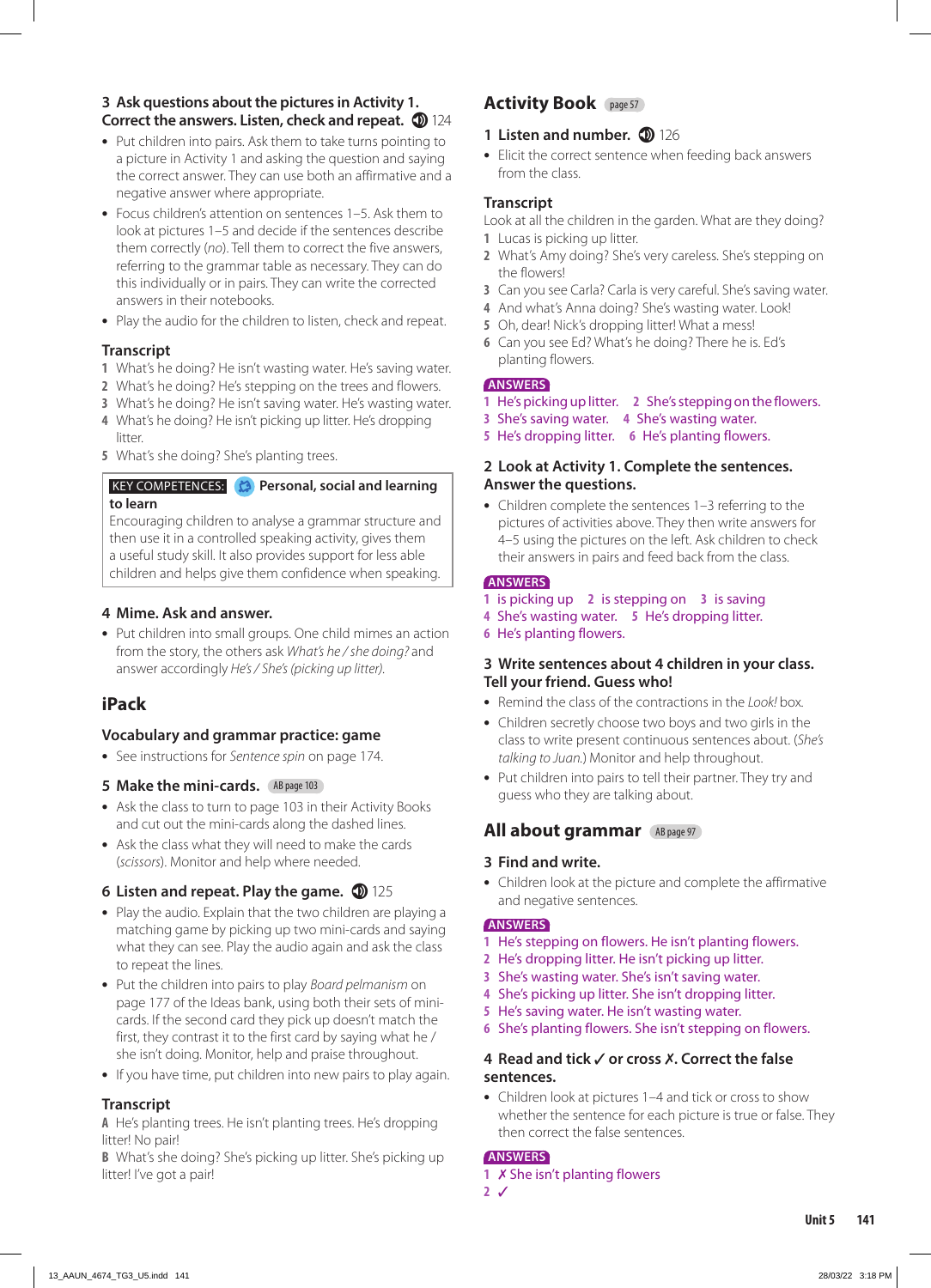#### **3** *X* He's wasting water. / He isn't saving water.

#### 4 X She's planting flowers. / She isn't stepping on flowers.

#### CONTINUOUS ASSESSMENT: **Time for feedback!** Ask

children to hold up their traffic light cards to indicate how well they can 1) describe their own appearance, 2) ask and answer about other people's appearance, 3) ask and answer about what someone is doing. Provide extra practice and support as necessary for any children who are struggling (see Unit 1, Lesson 6 for suggestions).

#### **Ending the lesson (optional) 112, 183**

- **•** Close the lesson by singing the song from Lesson 2 again.
- **•** Do the *Goodbye* routine on page 64.

ASSESSMENT OPPORTUNITIES: The Lesson 6 pairwork activity (Class Book Activity 6) is an opportunity to assess the children's speaking development. Assessment grid and notes are provided in the Teacher's Resource Material.

#### **Further practice**

**Teacher's Resource Material: Unit 5 Lesson 6 Reinforcement and Extension worksheets; Unit 5 Lesson 6 Grammar worksheet. Active Learning Kit, Unit 5**

## **Lesson 7: Integrated skills & Communication**

#### **Learning objectives**

To read, listen to and act out a cartoon

To learn the sound and spelling for /w/

#### **Language**

**Revised:** Appearance words; *He's got (a beard). He's coming (to see me).*

**Core sound:** /w/ *wand, wig, William, window, wizard, wow* **Other:** *Who's that at the window with a wand and a wig? It's William the Wizard? Wow! Yes, it is!*

#### **Starting the lesson (optional)** 182, 184

- **•** Do the *Starting the lesson* routines on page 62.
- **•** Play *Memory chain* on page 179 of the Ideas bank to review appearance words and *He's / She's got* … .

## **Class Book** page 59

#### **1 Listen and read the cartoon. Answer.**  $\bullet$  127

- **•** Tell the children they are going to read another cartoon about the characters Ruby, Nick and Me. Read the two questions as a class and check understanding.
- **•** Children listen and read the cartoon and answer the questions. Check in pairs before feeding back as a class.

#### **ANSWERS**

#### **a** No, he isn't a wizard. He dressed up for Halloween. **b** angry

#### **2 Say.**

**•** Ask *What do you think of the cartoon?* Ask the children to give their own opinion. Encourage them to explain what they liked or didn't like about it and who their favourite character is. You could also carry out a class vote.

## **3** Act out the cartoon. **1** 127

- **•** Put children into groups of three. Ask them to each choose a character from the cartoon. Play the audio again for children to read aloud.
- **•** Children stand up and act out the cartoon again in their groups using actions and facial expressions. Monitor and help throughout.

### KEY COMPETENCES: **Linguistic communication**

Acting out the cartoon using actions and facial expressions is a kinaesthetic experience which will help children to engage with, and therefore remember, the language they are using.

## 4 Listen and read. Listen and repeat. **128**

- **•** Write the phoneme /w/ on the board and say the sound. Ask children to think about where their lips are as they say it. Elicit some words beginning with /w/ from the class and write them on the board. Say the words, repeatedly, to drill the sound.
- **•** Refer children to the pronunciation box. Show children the rhyme about William the wizard and explain that this sound is highlighted in red in the words.
- **•** Play the audio for children to listen and read the rhyme silently. Then play it again for children to repeat the rhyme.
- **•** Ask the class to say the words with the highlighted letters again as a class.

**OPTION:** Say the rhyme again as a class and ask the children to clap each time they say the /w/ sound.

#### **English at home**

**•** Encourage the children to say the rhyme to their family.

#### **KEY COMPETENCES: P** Entrepreneurship

Encouraging the children to say the poem at home and share their learning enables them to reflect on what they have learned. This, in turn, helps them to build confidence as they see their own language improve. They will realize that speaking English is a valuable skill which they can use as a tool to help their friends and family.

## **iPack**

#### **Pronunciation: game**

**•** See instructions for *Sounds match* on page 173.

#### **Activity Book** page 58

#### **1 Remember and complete.**

#### **ANSWERS**

**1** hair **2** beard

#### **2 Look, read and answer.**

#### **ANSWERS**

The boy is speaking. He's wearing a long curly wig, a short black beard and glasses. He's wearing clothes with big flowers.

#### **Tom's tip**

**•** Look at Tom's tip together. Ask the class to find the adjectives in the text in Activity 2 and tell you what words they describe.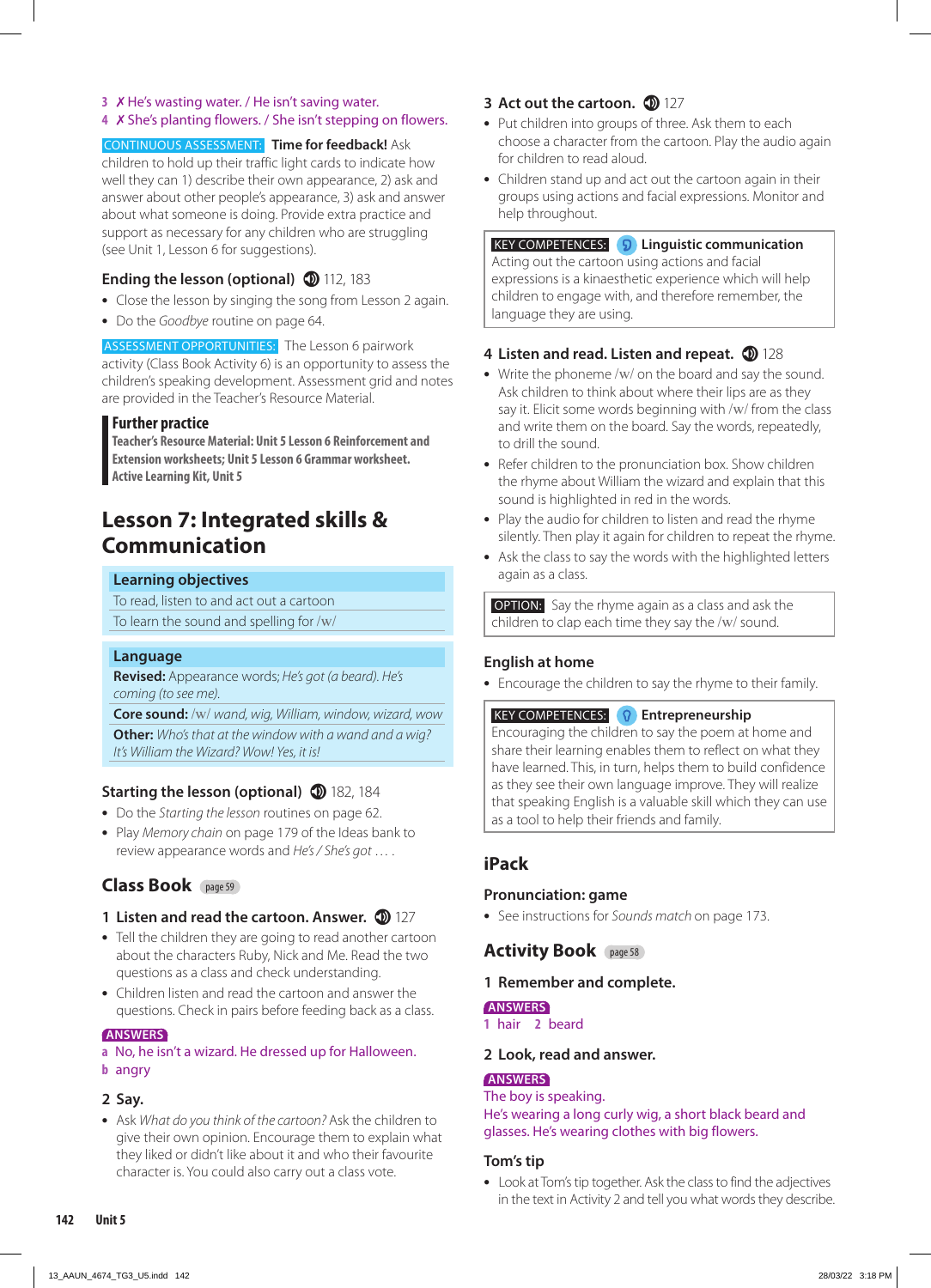**•** Remind children that the order of the adjectives is important: length, style, colour (*A long, curly, black wig*).

### **3 Draw and write about your favourite fancy dress.**

- **•** Children draw a picture of themselves wearing fancy dress. They describe three or four things that they are wearing.
- **•** Encourage children to use their imagination to think of interesting descriptions for their fancy dress.

#### **4 Listen and circle the words with the** /w/ **sound. Listen, check and say. 129** 129

#### **ANSWERS**

weekend, wear, what, waste, whale

#### **Extra**

**•** Ask fast finishers to write other words with the /w/ sound in their notebooks.

### **Ending the lesson (optional) 183**

- **•** Play *Make a rhyme* on page 181 of the Ideas bank using words with the /w/ sound.
- **•** Do the *Goodbye* routine on page 64.

ASSESSMENT OPPORTUNITIES: Acting out the cartoon and reciting the rhyme (Class Book Activities 3 and 4) are opportunities to assess the children's speaking development. Assessment grid and notes are provided in the Teacher's Resource Material.

#### **Further practice**

**Active Learning Kit, Unit 5**

# **Lesson 8: Language review & Communication**

#### **Learning objectives**

To practise the unit language

#### **Language**

**Revised:** Appearance words; *She's got (long hair). Has (Tim) got (a beard)? Has (Grandma) got long hair? Yes, he / she has. / No, he / she hasn't.* **Other:** *Earth Day, Well done!*

## **Starting the lesson (optional)** 182, 184

- **•** Do the *Starting the lesson* routines on page 62.
- **•** Play *Bingo!* on page 180 of the Ideas bank to review the unit vocabulary.

## **Class Book** page 60

#### **1 Look and read. Ask and answer. Correct the false sentences.**

- **•** Ask children to look at the picture of the girl holding up a photo of her grandma.
- **•** Read out the two speech bubbles at the top of the page and check understanding. Read them again for children to repeat. Ask another question about Grandma to practise the affirmative short answer, e.g. *Has she got glasses?* (*Yes, she has*.)
- **•** Put children into pairs to ask and answer questions about Grandma in the same way. Monitor, help and praise.

#### **ANSWERS**

- **1** Has Grandma got long hair? No, she hasn't. She's got short hair.
- **2** Has Grandma got curly hair? Yes, she has.
- **3** Has Grandma got glasses? Yes, she has.
- **4** Has Grandma got blue eyes? No, she hasn't. She's got brown eyes.
- **5** Has Grandma got small ears? Yes, she has.
- **•** Focus children's attention on sentences 1–5. Read the first sentence (*She's got long hair.*) and ask *True or false?* (*False.*) Ask for a volunteer to correct the sentence. Check the answer with the class (*She's got short hair.*)
- **•** Read out the remaining sentences, asking for each one *True or false?* Tell children to correct the false sentences – tell them to put up their hands when they are ready to answer, and choose a child at random.
- **•** When children are answering confidently, put the children into pairs to repeat the activity. Tell children to take it in turns to read a sentence. Their partner says *True* or *False* and corrects the sentence if necessary.

#### **ANSWERS**

- **1** False. She's got short hair.
- **2** True. (She's got curly hair.)
- **3** False. She's got glasses.
- **4** False. She's got brown eyes.
- **5** False. She's got small ears.

CONTINUOUS ASSESSMENT: As an alternative to asking children to put their hands up, you can use the *No hands up* method to choose a child to answer at random (see Continuous assessment page 23). Make sure to give enough thinking time for all children before selecting a child to answer.

#### **2 Listen and answer the questions. 130**

- **•** Look at the picture with the children and ask what they can see. Point out that there is a man planting trees, a boy close by who is helping him, and a boy and a girl who are pointing to the man and the boy and talking about them.
- **•** Tell the class that they are going to listen to a recording of the boy and girl speaking.
- **•** Play the audio for children to listen.
- **•** Focus children's attention on the questions under the pictures, and ask them to the class. Choose different children from around the class to answer. Go through the answers with the class.

#### **Transcript**

- **Boy** Let's go to the park to play.
- **Girl** OK, let's go.
- **Boy** Oh, look! My cousin Tim is over there.
- **Girl** What's he doing?
- **Boy** He's helping his dad. His dad works at the park.
- **Girl** Oh, OK. Has he got a beard?
- **Boy** No, he hasn't! That's his dad. Tim's got short, curly hair and glasses.
- **Girl** Oh, yeah! I can see him now. He's picking up litter.
- **Boy** Yes, that's him.
- **Girl** What's his dad doing?
- **Boy** Ermm … he's planting trees. Come on, let's go and help.

#### **ANSWERS**

- **1** No, he hasn't.
- **2** No, he hasn't.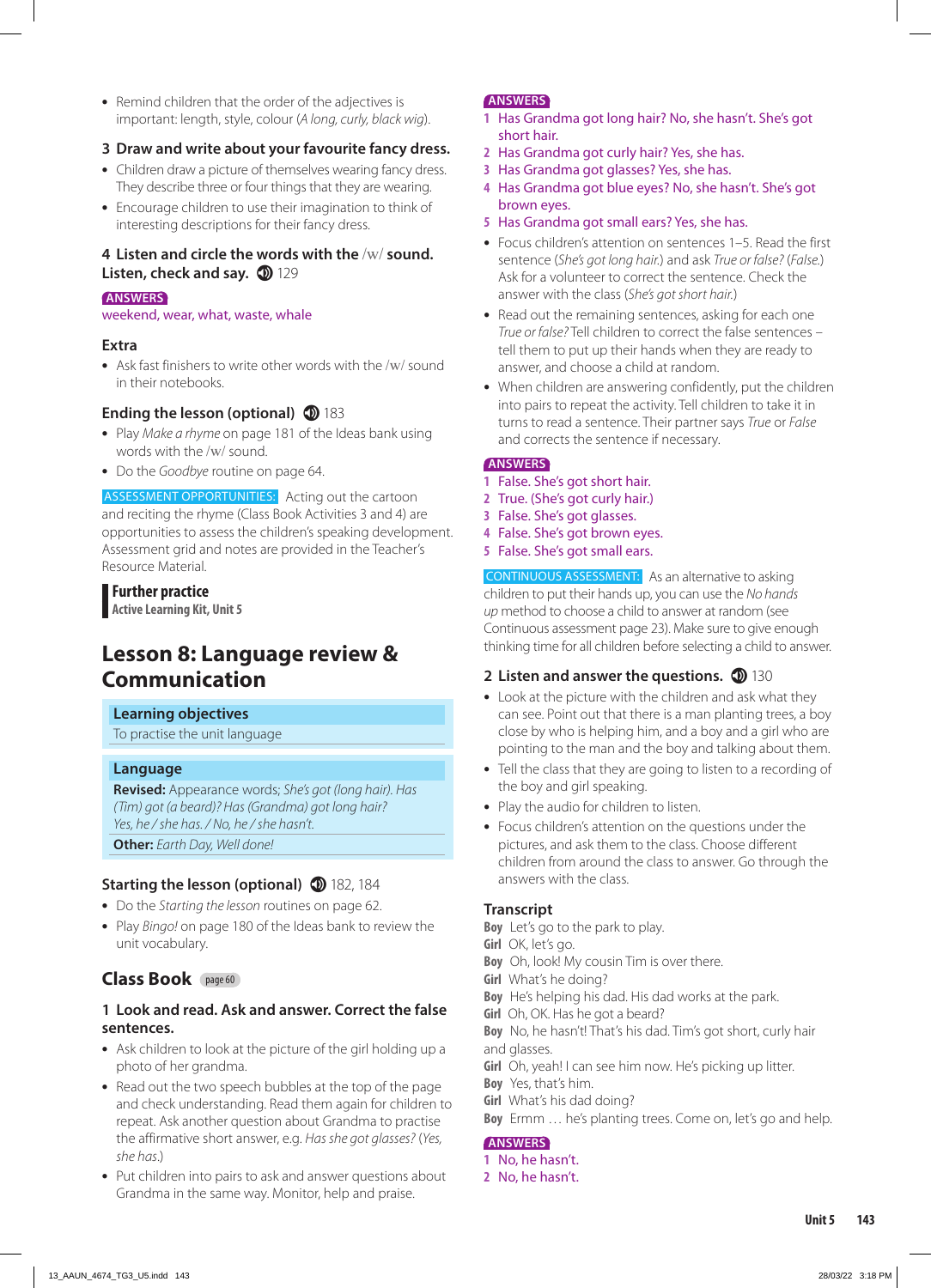#### **3** Yes, he has.

#### **4** He's picking up litter. (He's helping his dad.)

#### **5** He's planting trees.

#### KEY COMPETENCES: **Linguistic communication**

This activity develops children's ability to interpret information received aurally and relate it to a visual image. They have to look at the people in the picture and work out who is speaking, and who is being spoken about.

#### **3 Read and answer the questions.**

- **•** Read the text with the class (either all together, or choosing a different child to read each sentence). Allow time for children to read the text again quietly to themselves. Explain any words or phrases as necessary.
- **•** Focus children's attention on questions 1–6. Read the first question and elicit the answer from the class (*working hard*).
- **•** Complete the rest of the activity as a whole-class activity, or ask children to work individually or in pairs before checking the answers with the class.

#### **ANSWERS**

- **1** Class 3C is working hard.
- **2** She's picking up litter (in the playground).
- **3** He's planting an apple tree (in the garden).
- **4** She's making a poster (about saving water).
- **5** He's helping Helena.
- **6** He's saying, 'Well done, everyone!'.

#### SUSTAINABLE DEVELOPMENT GOALS:

#### **Goal 6 (Clean water and sanitation), Goal 13 (Climate action) & Goal 15 (Life on land)**

Ask children if they have ever heard of *Earth Day*. Is it celebrated in their country? You can tell them that Earth Day is on 22 April. On this day, people around the world focus on protecting the planet. They take part in activities such as picking up litter, planting trees, and conserving energy and water, in order to make the world a healthier place to live. Ask children if they would like to celebrate *Earth Day*, and ask for suggestions about what activities they could do, at home and at school. For example, they could walk to school instead of coming by car, have a 'no packaging' packed lunch, turn the tap off instead of letting it run when they clean their teeth, and plant trees or flowers.

## **iPack**

#### **Grammar and vocabulary review: game**

**•** See instructions for *Three in a row* on page 173.

## **Activity Book** page 59

#### **1 Choose and circle 1 person in the picture. Answer the questions.**

**•** Children choose and circle one of the children in the picture. They then answer the questions under the picture for this person.

#### **ANSWERS**

Children's own answers, following these models: Has he / she got (glasses)? Yes, he / she has. / No, he / she hasn't. What's he / she doing? He's / She's playing football / reading comics / riding a bike / dropping litter / planting

#### a tree / planting flowers / picking up litter / walking / running / wasting water.

#### **2 Look at Activity 1. Write sentences.**

**•** Children look at the numbered people in the picture and write a sentence about each one of them, using the verb phrases in the word bank.

#### **ANSWERS**

- **1** He's playing football.
- **2** She's reading comics.
- **3** She's riding a bike.
- **4** He's dropping litter.
- **5** She's planting trees.
- **6** He's picking up litter.

#### **3 Choose another person from Activity 1. Play**  *Guess who***.**

- **•** Read the speech bubbles with the class. Point out how the first question uses *Has he or she … ?* because at the start of the game, the questioner won't know whether their friend has chosen a boy or a girl. As soon as the first answer is given, the questioner will know whether to use *he* or *she* for the remaining questions. Practise the final speech bubble with the class.
- **•** Put children into pairs to play *Guess who*. Child 1 chooses a person from Activity 1. Child 2 asks questions about the person's appearance, and about what he or she is doing, and tries to guess which person it is. Circulate and monitor as children do the activity, and check that they are using the short answers correctly and that they are using the correct pronoun.
- **•** Point out *Tom's tip* in the box at the bottom of the page, and remind children to use gestures when they talk, for example they can point to their heads when asking about hair, point to their chin when asking about a beard, etc.

#### **ANSWERS**

#### Children's own answers.

#### CONTINUOUS ASSESSMENT: **Time for feedback!** Ask

children to give feedback on how confident they feel about the different language points covered in the unit. Assign any of the worksheets from Lessons 2, 3 and 6 as necessary to any children who need further practice, or put them in pairs to play the iPack games from Lessons 3, 6 and 8.

#### **Ending the lesson (optional) 183**

**•** Do the *Goodbye* routine on page 64.

#### **Further practice**

**Active Learning Kit, Unit 5**

## **Lesson 9: Think, do & review**

#### **Learning objectives**

To use the unit language in a final project

#### **Language**

**Revised:** Appearance words; *drop litter, pick up litter, plant trees, save water, step on trees, waste water*; *Has he got a beard? Yes, he has. No, he hasn't. He's got a (black beard). She hasn't got (a wig). He's picking (up litter).*

**Other:** *giant*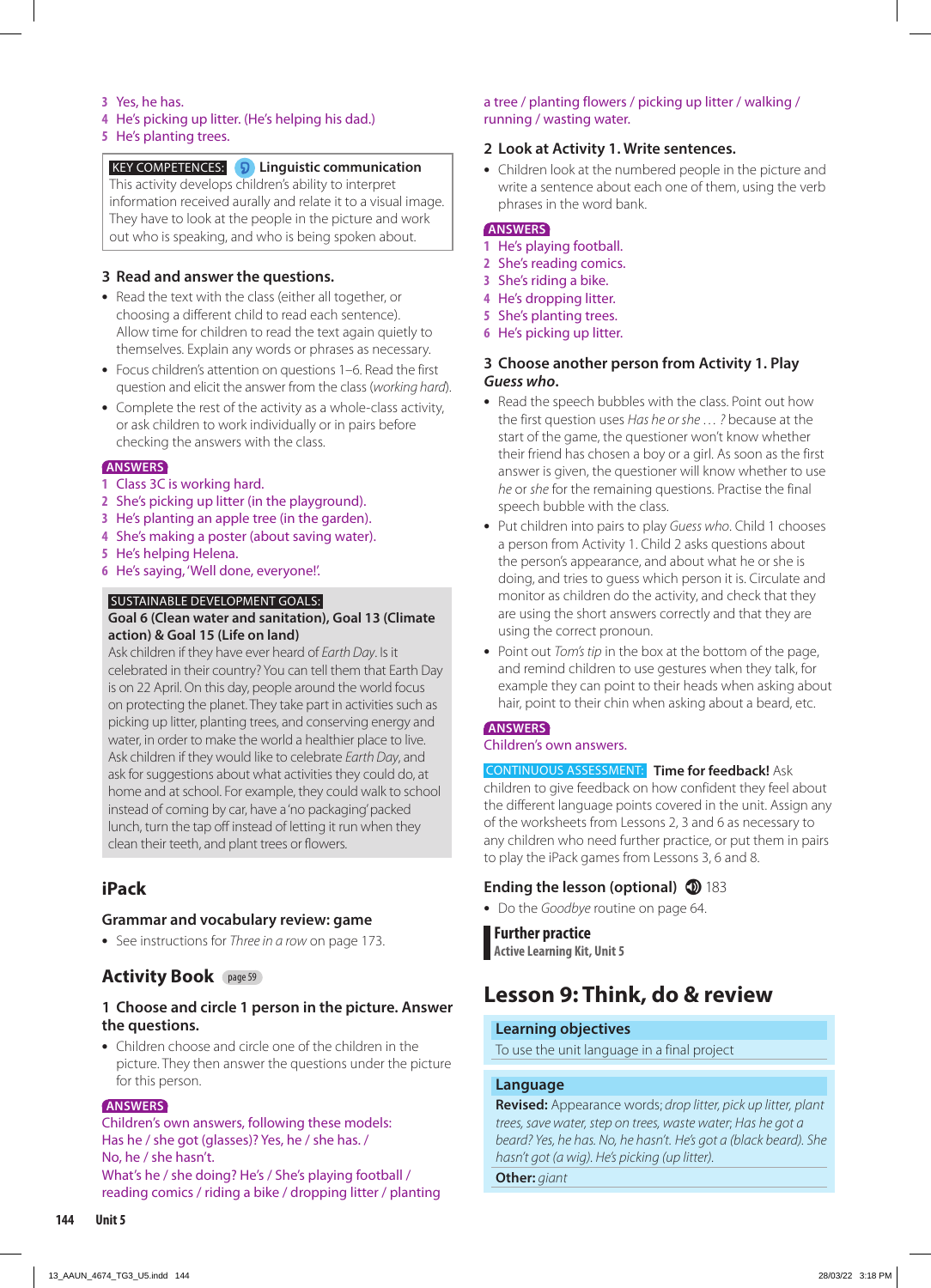## **Starting the lesson (optional)** 182, 184

- **•** Do the *Starting the lesson* routines on page 62.
- **•** Play *Describe and draw* on page 180 of the Ideas bank.

## **iPack / Class Book** page 61

#### **1 Watch Tom's project. What's Tom's giant's name? 131**

- **•** Watch the video or listen to the audio about Tom's project about a character he's created. Ask *What do you think Tom's giant's name is?* Take ideas from the class.
- **•** Children watch or listen to find out.

#### **Transcript**

**Tom** Hi, everyone. This is my giant project. This is my giant, Gerry. He's very big. He's got long, curly hair. He hasn't got a wig. He's got a black beard and he's got glasses. Gerry is a friendly giant. Here he is, picking up litter in the village. I like Gerry!

#### **ANSWER**

#### **Gerry**

#### **2 Tell a friend about Tom's project. Use these words.**

**•** Put children into pairs. Tell them to think about Tom's project and talk about it using the words. See what they can remember from the video / audio before feeding back as a class. Monitor and help throughout.

 MEDIATION: This exercise requires children to work in pairs and exchange information. Encourage children to use mime or point to the picture of the giant as necessary to facilitate understanding.

#### **3 Prepare your project.** AB page 60

**•** See Activity Book notes below.

#### **4 It's your turn. Design a giant. Read and do.**

- **•** Tell the class that they are going to complete their giant project, like Tom's.
- **•** Look at the materials you need at the top of page 61. Ask the class *What do we need to make our project?*
- **•** Children work individually to create their own project. Make sure each child has the materials they need. Read and look at the photos. Work through the stages together as a class:
- **•** Stage 1: Children think about their giant and draw it and colour it in.
- **•** Stage 2: Children think about what their giant is like. They write sentences about him. Encourage them to look back at their Activity Book plans. They can also look at Lessons 1, 3 and 6 for support and ideas.
- **•** Stage 3: Children should try to memorize their projects and practise presenting their giant within small groups. Remind the class to respect one another's ideas and to use English. Monitor, praise and help throughout.
- **•** Stage 4: Invite children to the front to present to the whole class, as they have practised above.

#### **5 Rate your project. Tell your friends.** AB page 61

**•** Remind the class of expressions they could use to describe their project, e.g. *I think it's great / good / OK.* Put children into groups of three or four to share their opinions about their projects.

**•** Children record their opinions in the first activity (*Read and circle*) on page 61 of their Activity Books (see the Selfevaluation notes).

### **English at home**

**•** Children take their projects home to show and tell to their family.

## **Activity Book** page 60

#### **1 Look and read. Complete the giant descriptions. Which one describes Tom's giant?**

- **•** Ask the class to describe the giant in the picture. Encourage them to use adjectives where they can.
- **•** They complete the two descriptions of giants with the words from the word banks.

#### **ANSWERS**

 long **2** wig **3** beard **4** glasses **5** friendly beard **7** ears / eyes **8** eyes / ears **9** short careless Tom's giant is Gerry.

#### **2 Invent a giant. Use the mindmap. Plan and write about your giant.**

- **•** Look at the mind map together and explain that this is a useful way of collecting ideas for a writing project before you write.
- **•** Children think about their giant character. They write his / her name in the centre of the mind map, then add ideas about appearance and what he / she is doing into the map.
- **•** Monitor and check their plans, then tell children to write complete sentences using the information in the mind map in the space on the right.

#### **KEY COMPETENCES: Personal, social and learning to learn**

Mind maps are a visual way of enabling children to plan writing and speaking tasks. They are an essential learning tool that can be used in other areas of study.

#### **Self-evaluation AB page 61**

**•** See notes on page 81.

## **iPack**

#### **Vocabulary review: game**

**•** See instructions for *Football* on page 174.

#### **Ending the lesson (optional) 183**

- **•** Select a game to play from the Ideas bank on pages 176–182.
- **•** Do the *Goodbye* routine on page 64.

ASSESSMENT OPPORTUNITIES: The children are now ready to do the Unit 5 test. See the Evaluation section in the Teacher's Resource Material.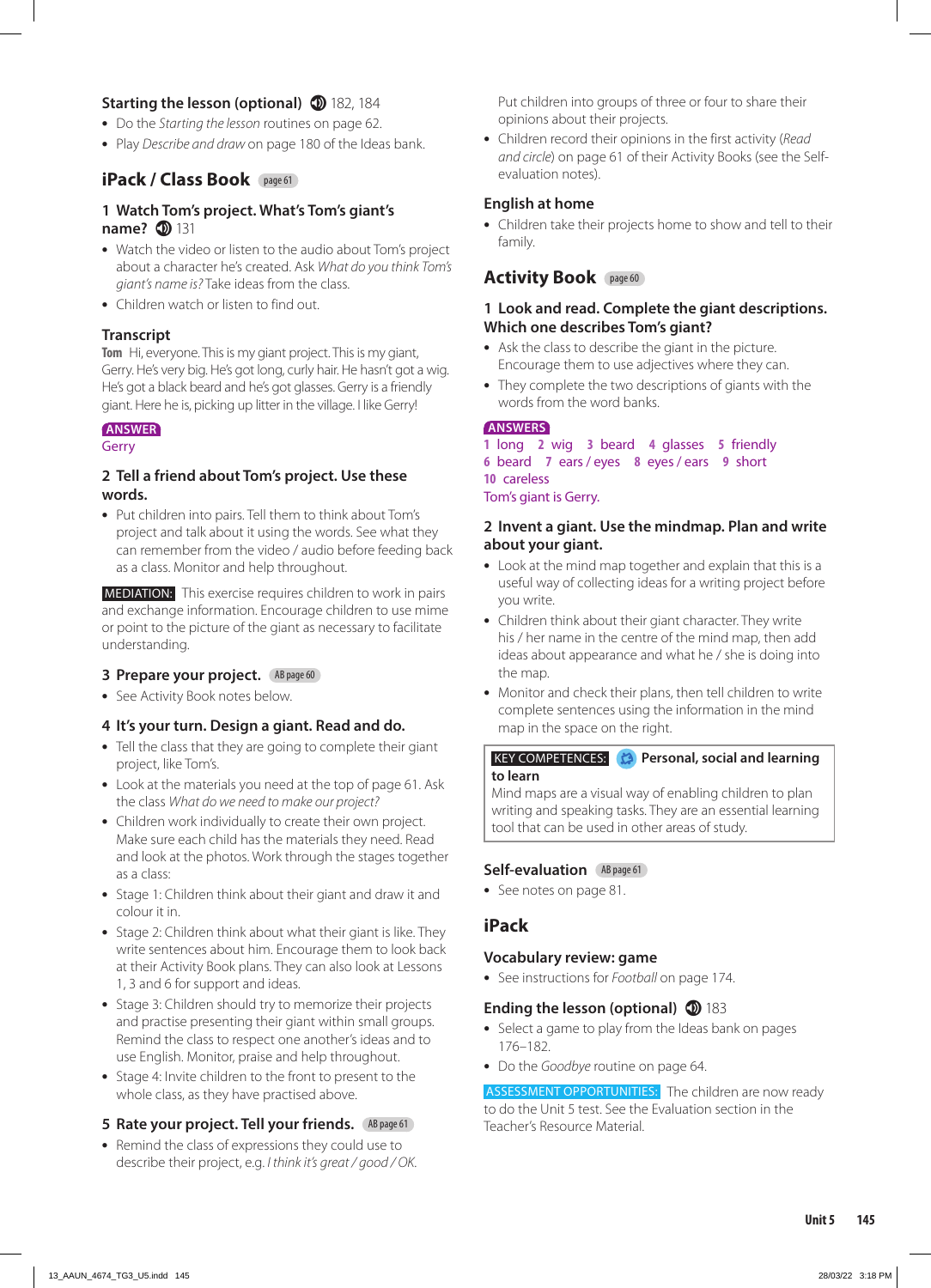

# The water cycle

#### **Learning objectives**

To learn words related to the water cycle

To learn how to talk about facts and sequences using the present simple

To work in pairs or groups to discuss ways to save water To work in pairs or groups to complete and play a blue planet board game

#### **Language**

*cloud, rain, river, sea, snow, sun, vapour; collection, condensation, evaporation, precipitation; The sun heats the water. The water falls as rain or snow. We can (turn off the tap).* 

#### **Key competences**

Linguistic communication

Personal, social and learning to learn

Citizenship

Digital

Entrepreneurship

Mathematical, Science, Technology and Engineering (STEM)

 NOTE: It is recommended that this section is taught over 2–3 lessons, depending on your timetable. The teaching stages are listed in order, and can be split up to suit your situation. You may wish to introduce each session with a simple warmer activity based around the topic, and – should you want to extend the topic further – you will find an optional extension activity at the end of the notes. This section can be done before or after the Unit 5 test.

# **Lesson 1: Vocabulary & Communication**

## **Starting the lesson (optional) 182, 184**

**•** Do the *Starting the lesson* routines on page 62.

## **Class Book** page 62

## **1 Say the words you know.**

- **•** Display Class Book pages 62–63 and tell children they are going to learn how water is recycled in nature.
- **•** Ask children to look and name things in the picture that they already know. Model the pronunciation of the words they say and get children to repeat them.
- **•** Write the words on the board. Once you have got a list of review words, ask children to work in pairs to look at the Class Book pages with their partner and point and say as many words together as they can.

## **2 Listen, point and repeat.**  $\bullet$  132

**•** Focus children's attention on the blue labels on the water cycle picture. Elicit the words the children already know and read the others with the class. Explain that all these things are important in the water cycle.

- **•** Play the audio and encourage children to repeat the words.
- **•** Ask children to say the words aloud as they point to the pictures in their books.

## **Transcript**

sun, cloud, rain, snow, river, sea, vapour

#### **3 Read and match stages 1–4 of the water cycle to pictures A–D.**

- **•** Point to the sun. Explain that the sun heats the water in rivers and the sea. When water heats up, it rises up into the air in tiny droplets – this is water vapour. Point to the vapour rising from the sea and make rising movements with your hand. Explain that this process is called *evaporation*.
- **•** Next, point above the vapour and elicit the word *cloud*. Explain that when there is a lot of vapour in the air and when the air gets colder, it turns into condensation and forms clouds. Say *This is condensation*.
- **•** Then, focus the children's attention on the rain coming down from the clouds. Make downward movements with your hand, following the rain down to the ground. Elicit the word *rain*. Explain that the water in the clouds gets too heavy for the clouds to carry and so it falls to the ground as rain or snow. Point to this process on the picture and say *This is precipitation*.
- **•** Next, tell the children that rain and snow falls onto the land and into rivers and seas. Point to the rain coming down into the river. Make a flowing movement with your hand following the river into the sea and the rain onto the land. Say *This is where the rain goes. This is collection*.
- **•** Finally, follow the arrows with your finger and explain that the water cycle is a continuous process, a circle or a cycle that happens again and again. Explain that by recycling the Earth's water, nature provides clean, fresh water for all living things.
- **•** Point out labels A–D on the picture and explain that these represent the four stages of the water cycle.
- **•** Explain to children that they must read the introduction and texts 1–4 to find out more about the water cycle. Pre-teach the words *liquid* and *gas*. Then ask them to read texts 1–4 and match them to pictures A–D.
- **•** Check answers with the whole class.

#### **ANSWERS 1** C **2** A **3** B **4** D

#### **KEY COMPETENCES: Mathematical, Science, Technology and Engineering (STEM)** Learning about the water cycle helps children to understand

the weather they experience in their daily lives.

## 4 Listen and repeat. **133**

**•** Play the audio and encourage children to repeat each of the words. Point to the stages of the water cycle on the picture as they are mentioned.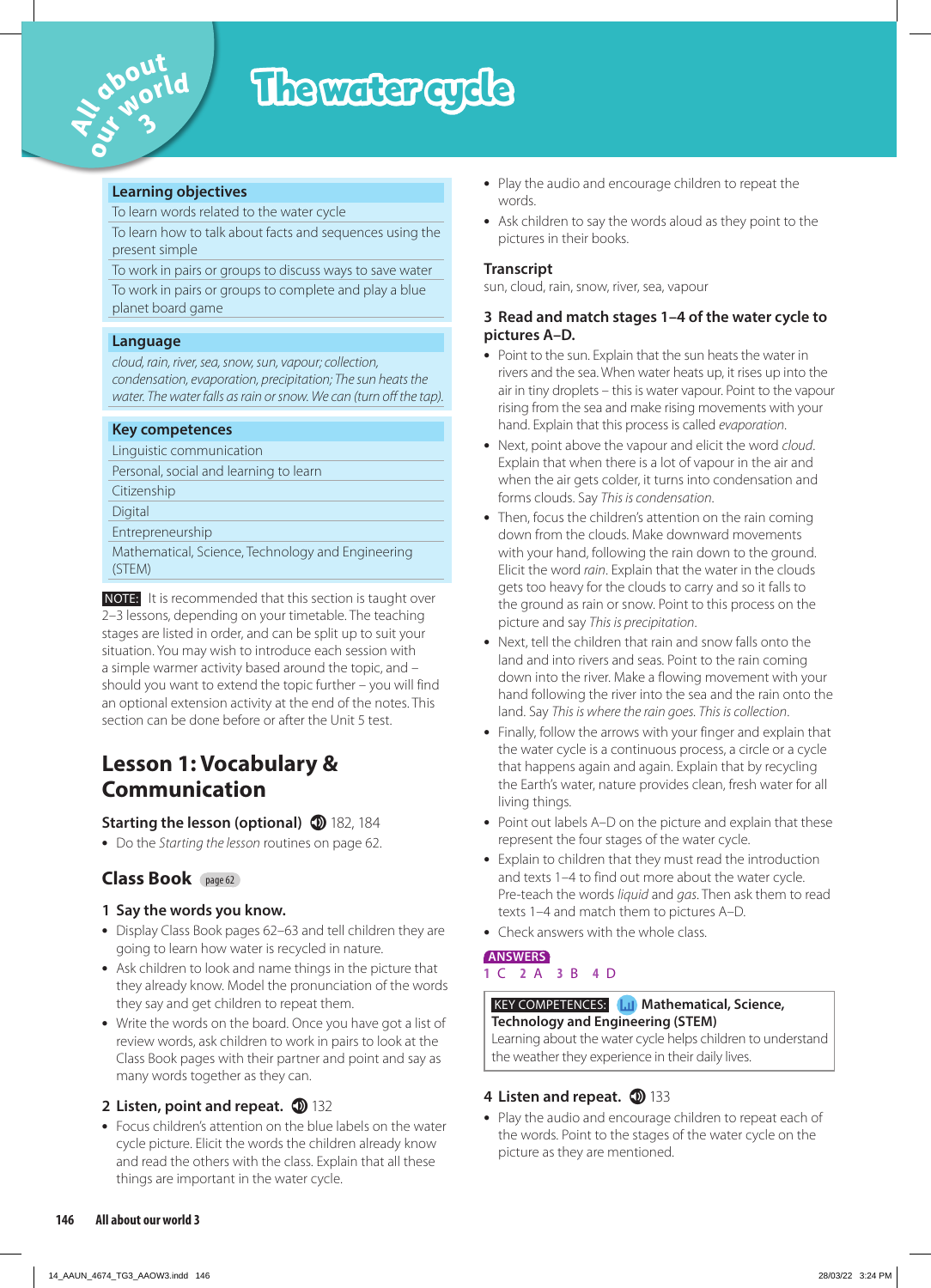• Invite the children to trace the route of the water cycle in their Class Books with their fingers, encouraging them to name the four processes as they do so: *evaporation*, *condensation*, *precipitation*, *collection*.

#### **Transcript**

evaporation, condensation, precipitation, collection

### **5 Talk about the stages of the water cycle.**

- **•** Focus the children on the language table. Refer them back to vocabulary they have learned in previous activities and ask them to name the four stages of the water cycle.
- **•** Read the speech bubbles aloud and explain that they should take turns to ask and answer about each of the four stages.
- **•** Encourage children to use the language in the table and provide help and support as necessary.
- **•** Ask for volunteers to come to the front and ask and describe each stage of the water cycle for the class.

### **Can you talk about ways to save water?**

- **•** Before doing the activity, ask the children to focus on the *Save water!* box. Explain, in their own language if necessary, why it is important to save water (water is essential for the survival of all living things, most of the Earth's water is salt water which we can't drink, it takes a lot of energy to clean and transport water to our houses, climate change is causing droughts, etc.).
- **•** Explain that they need to discuss different ways to save water in pairs or small groups. Ask them to read the two ideas in the speech bubbles, and think of other ideas, e.g. use a watering can instead of a hosepipe, collect rainwater and reuse it, etc. Encourage them to share ways their family already saves water, or ways they could save more water.
- **•** Refer them to the Talk Bank on Class Book page 79 and point out some useful language that they could use during their discussion.
- **•** Encourage children to try and respond to what their partner has said in a positive, interested and respectful way. Monitor and praise all children's efforts.
- **•** Feed back as a class. Confident pairs and groups who wish to do so can reproduce conversations for the class.
- **•** When children have finished working together, ask them if they enjoyed working together and if they listened well and respected each other's ideas.

#### KEY COMPETENCES: **Linguistic communication**

This activity encourages more personalized and meaningful communication. Children are more motivated to speak when they are able to express their own opinions, in this case about ways to save water.

## **Activity Book** page 62

## **1 Order and write. Draw.**

- **•** Children unscramble the words and write them correctly. They then draw a simple picture to represent each word.
- **•** Check the answers with the class and say the words together.

#### **ANSWERS**

- **1** cloud **2** sun **3** vapour **4** rain **5** snow
- **6** river **7** sea

#### **2 Read and match the ways to save water.**

- **•** Read the sentences with the class. Offer to explain the meaning of any words as necessary. Put the children in pairs to match sentences 1–4 with pictures A–D.
- **•** Check the answers with the class.

**ANSWERS 1** B **2** D **3** A **4** C

### **Ending the lesson (optional) 183**

**•** Do the *Goodbye* routine on page 64.

# **Lesson 2: Project 3**

#### **Materials**

The water cycle Project template (see Teacher's Resource Material) (one for each pair or group); dice and counters; a container such as a large bowl (optional); a mug or a glass (optional); a jug of water (optional); long elastic band or string (optional); plastic wrap (optional)

## **Starting the lesson (optional) 182, 184**

**•** Do the *Starting the lesson* routines on page 62.

### **Lead-in**

- **•** Ask children to look back at the pictures of the water cycle on pages 62–63 of the Class Book. Ask them to tell you (in their own language) what they can remember about the water cycle.
- **•** Say the words for the four stages of the cycle (*evaporation*, *condensation*, *precipitation*, *collection*) and ask children to say what they mean.

## **Activity Book** page 63

## **1 Look and write. Listen and check.**  $\Phi$  134

- **•** Ask the class to look at the pictures. Tell them that each picture shows one of the stages of the water cycle.
- **•** Children label the pictures with words from the word bank.
- **•** When they've finished, play the audio so they can check their answers.

## **Transcript**

- **1** collection
- **2** precipitation
- **3** evaporation
- **4** condensation

#### **ANSWERS**

See transcript above.

#### **2 Read and correct the sentences.**

**•** Children read the sentences and then write them again correctly.

#### **ANSWERS**

- **1** Earth is called the blue planet.
- **2** The sun heats the water and it turns into vapour.
- **3** The water cools down in the clouds and turns into liquid.